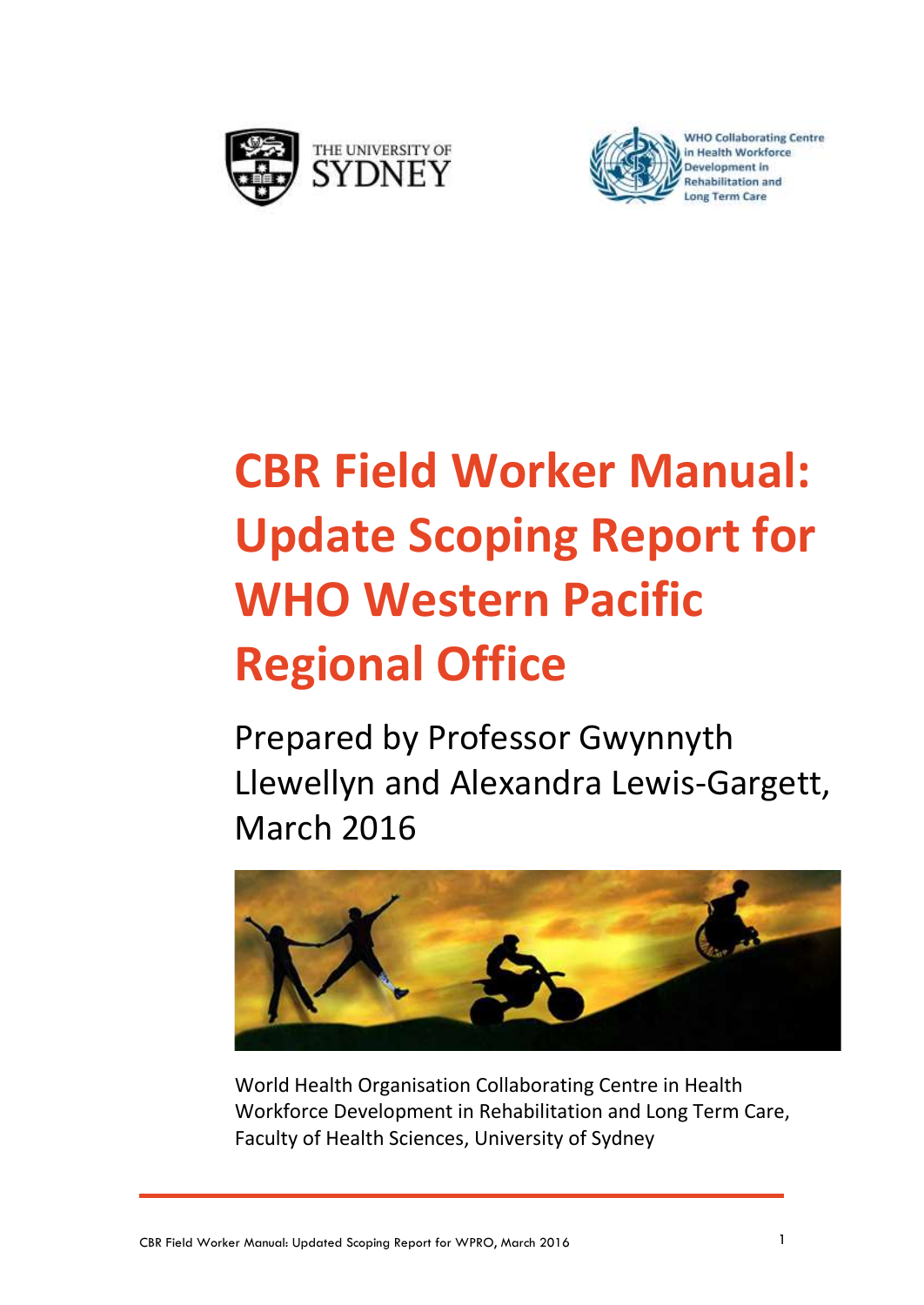# **Introduction**

The *CBR Field Worker Manual: Scoping Report for WPRO* was submitted to and endorsed by Pauline Kleinitz, Technical Lead, Disability and Rehabilitation WPRO in December 2015. At that time, we noted we would complete an analysis of the most promising CBR Training materials taking into account post release of WHO 2010 publication *Community based*  rehabilitation CBR guidelines<sup>1</sup> and utility, feasibility and accessibility in the Pacific context. This *CBR Field Worker Manual: Update Scoping Report for WHO Western Pacific Regional Office, March 2016* presents that work.

First, we summarize the preliminary findings from the December 2015 *Scoping Report*. This is followed by our analysis of two readily accessible manuals which meet the criteria developed for this analysis. Lastly, we present our conclusions in relation to the desirability and feasibility of a CBR Field Worker Manual for the Pacific context.

# **Preliminary Findings from the Scoping Report**

#### **Finding 1**

CBR materials vary widely. For the purposes of analysis we categorized the materials located as follows:

#### CATEGORY 1: ACCORDING TO INTENDED AUDIENCE

- CBR materials on specific topics which aim to assist community level workers in their day-to-day CBR practice.
- Compared with CBR materials designed for trainers and educators, including those offering short courses and CBR certificate or diploma levels courses or aligned community development areas. The most recent of these focus specifically on the content areas articulated in the WHO 2010 publication *Community based rehabilitation CBR guidelines and Matrix.*

#### CATEGORY 2: ACCORDING TO TIMING – PRE OR POST WHO 2010 COMMUNITY BASED REHABILITATION GUIDELINES

 CBR materials developed prior to the WHO 2010 publication *Community based rehabilitation CBR guidelines.* These CBR materials primarily come from a health, medical and rehabilitation perspective and were developed in line with the initial focus of CBR in the 1970s and 1980s as rehabilitation therapy and special education

 <sup>1</sup> WHO (2010). *Community-based rehabilitation: CBR Guidelines*. [\(http://www.who.int/disabilities/cbr/guidelines/en/\)](http://www.who.int/disabilities/cbr/guidelines/en/) Accessed 14<sup>th</sup> September 2015.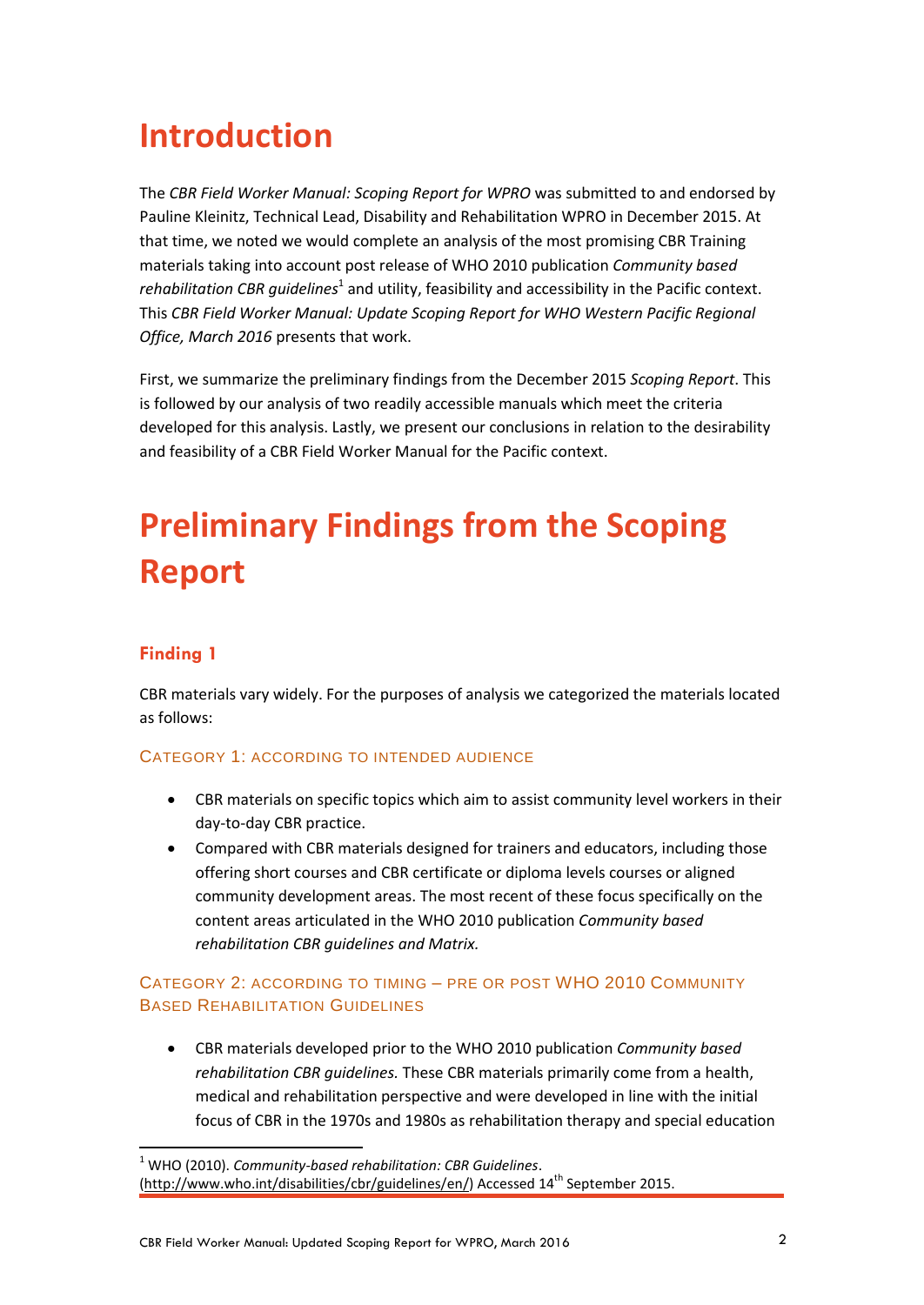practiced at the community level by community workers or para-professionals. Typically, although not always, this CBR approach developed in the absence of rehabilitation services or special education for children and adults with disabilities and their families and carers.

 Compared with CBR materials developed following the release of the WHO 2010 publication *Community based rehabilitation CBR guidelines*. These materials address the areas of the Matrix to varying levels of depth and breadth. The more recent materials do not always address the Health component, with authors frequently arguing that there are many health related resources already with far fewer for the remaining four components of education, livelihood, social and empowerment.

#### CATEGORY 3: ACCORDING TO LOCAL CONTEXT OR COUNTRY, REGIONAL OR GLOBAL PERSPECTIVE

- CBR materials that are developed by large international NGOs with intent for application across various contexts and settings. Accordingly, these materials are more likely to be less contextualised, more general, and in some instances at a higher order level of description and presentation.
- Compared with CBR materials developed at a country, regional, or program level to address local needs. Accordingly, these materials are more likely to be contextualised, more specific, and at a detailed level of description and presentation.

#### CATEGORY 4: EASILY ACCESSIBLE OR HARDER TO LOCATE AND BREADTH OF RESOURCES – TEXT, VIDEO, DVD

- CBR materials which are aimed at community workers and field personnel including managers and trainers are relatively easy to locate. This is because of the excellent e-repository – Ask Source - **<http://www.asksource.info/>** - which is an 'international online resource centre on disability'. The repository is organized by topic and by organization so that searching can be done in both these categories. There are also two specific key topic areas on CBR. These are found in the themed lists of key topic areas. These are CBR introductory resources and experiences **[http://www.asksource.info/topics/cross-cutting-issues/cbr-introductory](http://www.asksource.info/topics/cross-cutting-issues/cbr-introductory-resources-and-experiences)[resources-and-experiences](http://www.asksource.info/topics/cross-cutting-issues/cbr-introductory-resources-and-experiences)** and CBR Training Manuals and Tools **[http://www.asksource.info/topics/cross-cutting-issues/cbr-training-manuals-and](http://www.asksource.info/topics/cross-cutting-issues/cbr-training-manuals-and-tools)[tools](http://www.asksource.info/topics/cross-cutting-issues/cbr-training-manuals-and-tools)**
- CBR curriculum materials for community level training and education and for certificate or diploma level education are somewhat harder to locate. This is because the materials are typically embedded within organizational or institutional websites. Depending on the organization (NGO, INGO) or institution (university or college) there is almost no information available about the CBR curriculum or limited information for example only topic or subject of study outlines.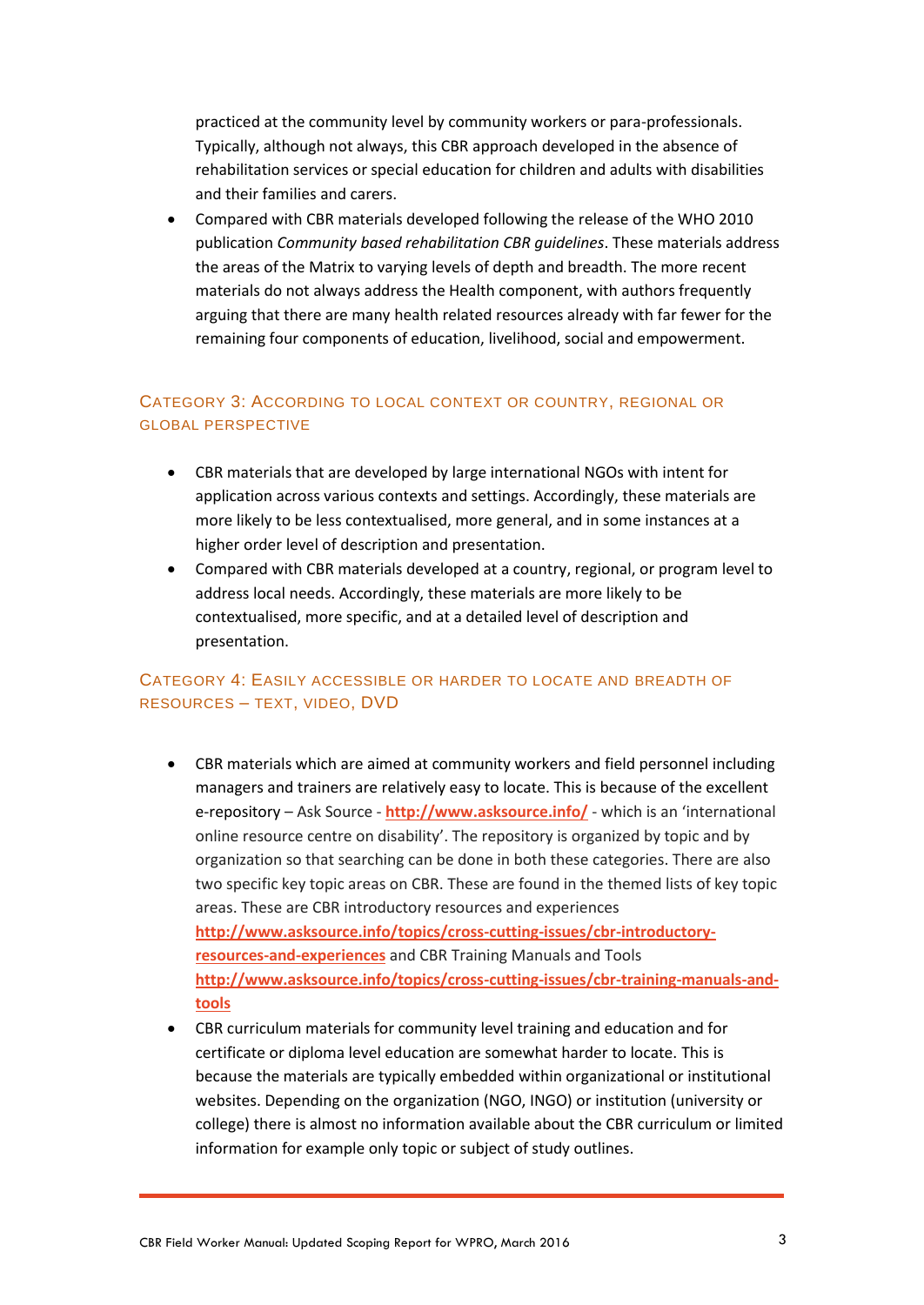- CBR materials are primarily text based no matter which category. Many are directly instructional – using a follow this instruction approach rather than adult learning principles and practices. More recent materials post-2010 utilize a range of learning methods with text, role play, DVDs, YouTube clips, and other national and international resources which can be located for the training/ teaching sessions.
- An overall impression is that the vast majority of CBR materials of any kind that are easily accessible have been developed in the context of the African continent.

#### **Finding 2**

- There is an absence of CBR materials of any kind that pertain specifically to the Pacific context. This is both surprising given that CBR has been present in several countries including the Solomon Islands, Fiji, Samoa and Papua New Guinea for several decades. It is also unsurprising given the relative lack of resources: reliable internet access, funding for expanding or developing the CBR programs, relatively few personnel covering large geographic areas, and, often personnel often undertaking multiple roles in government or non-government agencies.
- The lack of Pacific appropriate CBR materials is in direct contrast to recent policy developments at a Pacific regional level – which all attest to "doing CBR the Pacific Way". At the 2015, 2<sup>nd</sup> CBR Pacific Forum, Ms Kleinitz, Technical Lead, Disability and Rehabilitation, WPRO commented on progress since the Pacific Community-based Rehabilitation Plan of Action prepared at the  $1<sup>st</sup>$  CBR Pacific Forum in 2012. The joint approach between Pacific Disability Forum, Pacific Island Forum Secretariat and WHO providing direct support to countries to improve and strengthen existing CBR programs as well as direct support to countries to develop new CBR programs had led in the intervening three years to building regional capacity development and information sharing. Ms Kleinitz went on to summarize the specific **Pacific Flavour** to CBR as follows:
	- Rights based approach in line with CRPD
	- CBR supports implementation of national disability policies
	- Government ownership of CBR programs
	- For new CBR programs, promotion of lead disability ministries to take ownership of CBR
	- For established CBR programs, encouragement in line with CBR guidelines to broaden the focus of CBR from health to the other components
	- Building on the Pacific Strengths, especially strong communities and families.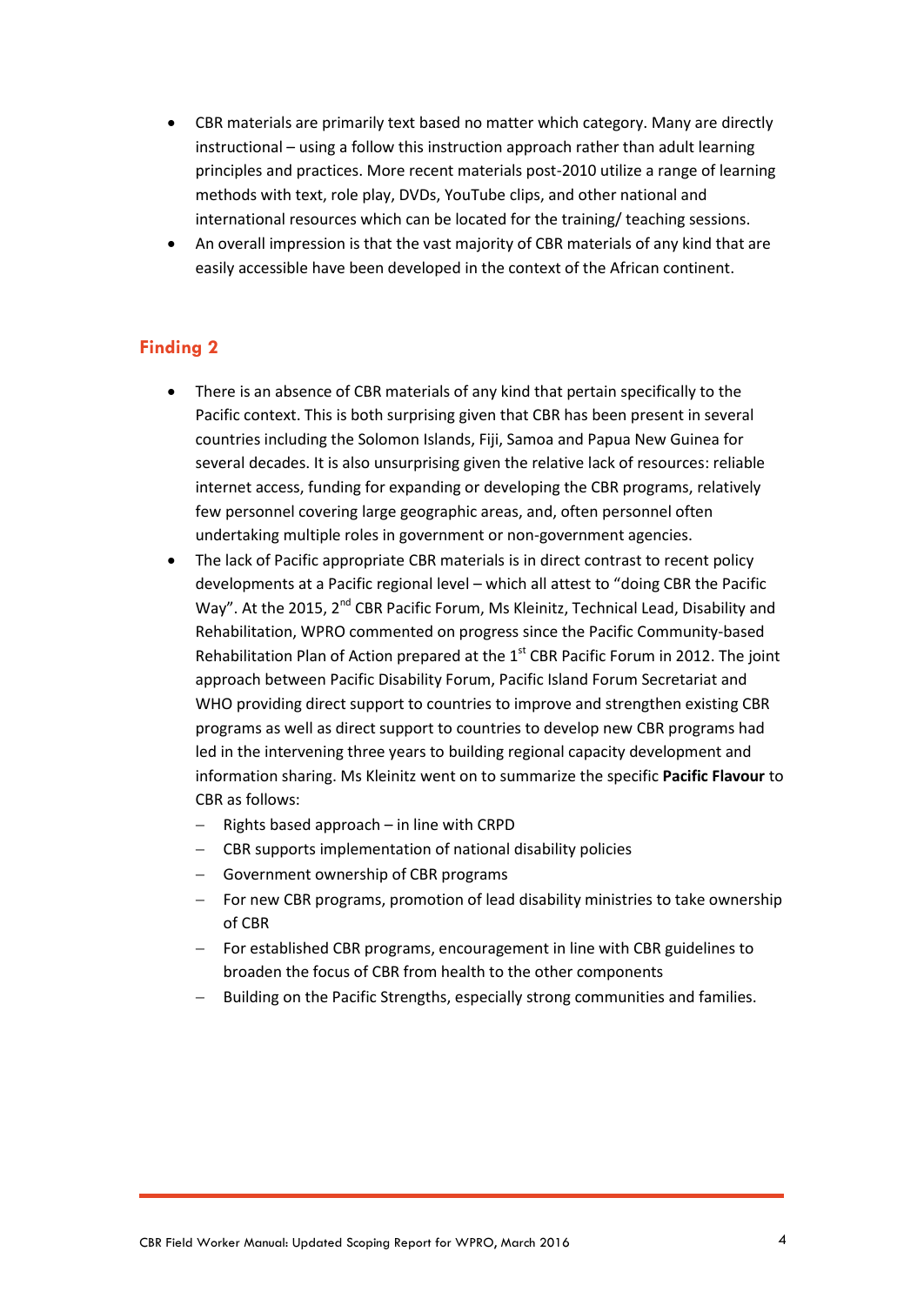# **Findings from Review of CBR Materials**

In this phase, the CBR training manuals that we identified in the *Scoping Review December 2015* were analysed to investigate: the feasibility of a CBR Field Workers Manual; the conceptual framework; the essential and desirable content; and the practical utility of various formats including text, on-line, and DVD. We developed the following criteria to evaluate the three CBR manuals identified in the December 2015 *Scoping Report* as potentially useful for the purpose of a Fieldworker Practical Manual.

#### **Criteria**

- Post *2010 WHO CBR Guidelines* with attention to content of *CBR Matrix*
- Readily accessible via the internet and/ or in text form
- Utilising adult learning principles and practices to facilitate problem solving, strategy development, and application of learning in new as well as familiar contexts
- Resource rich to enable participants to further their learning as desired and in their own time
- Preferably applicable to CBR fieldworkers undergoing training (short course, certificate or diploma level) as well as experienced CBR fieldworkers

After closer inspection of the three alternatives presented in the December 2015 *Scoping Report*, we excluded the second of these: *Empowering Communities through Knowledge Transfer: Training Guide for Community Based Rehabilitation* published by Volunteer Organization for International Cooperation (OVCI) in partnership with the Usratuna Association for Children Disabilities in Sudan. This manual is a good example of a resource developed in a specific context in response to a specific identified need, which was to build local knowledge in communities in Sudan about CBR. This limits its applicability and relevance to other contexts and purposes including the Pacific. The information in this resource is also available in the *WHO CBR Guidelines* which are freely available from the WHO website. We were only able to access the manual through a link in the AskSource repository. It is not certain that this link (the URL) is stable compared with for example CBR materials which are available through stable links at host organisation websites (such as the *CBR Training Manual* from Light for the World).

The remaining two training manuals which met the criteria above were the *CBR Training Manual* (2010) published by Light for the World and *Dream of Inclusion for All* (2011) published by Enablement. Below we summarise the key features of these two training manuals. Table 1 in the Appendix provides a more detailed description of their content and format. Both were published in the first year or two following the release of the *2010 WHO CBR Guidelines*. On International Day of People with Disabilities, 3<sup>rd</sup> December 2015. WHO launched a *Community-based Rehabilitation Indicators Manual*<sup>2</sup> a welcome addition to the suite of documents on CBR. Information on monitoring and evaluation of CBR as per this

<sup>2</sup> WHO (2015). *Capturing the difference we make. Community-based rehabilitation indicators manual*. Geneva: WHO. ([http://www.who.int/disabilities/cbr/cbr\\_indicators\\_manual/en/](http://www.who.int/disabilities/cbr/cbr_indicators_manual/en/)) Accessed 28<sup>th</sup> March 2016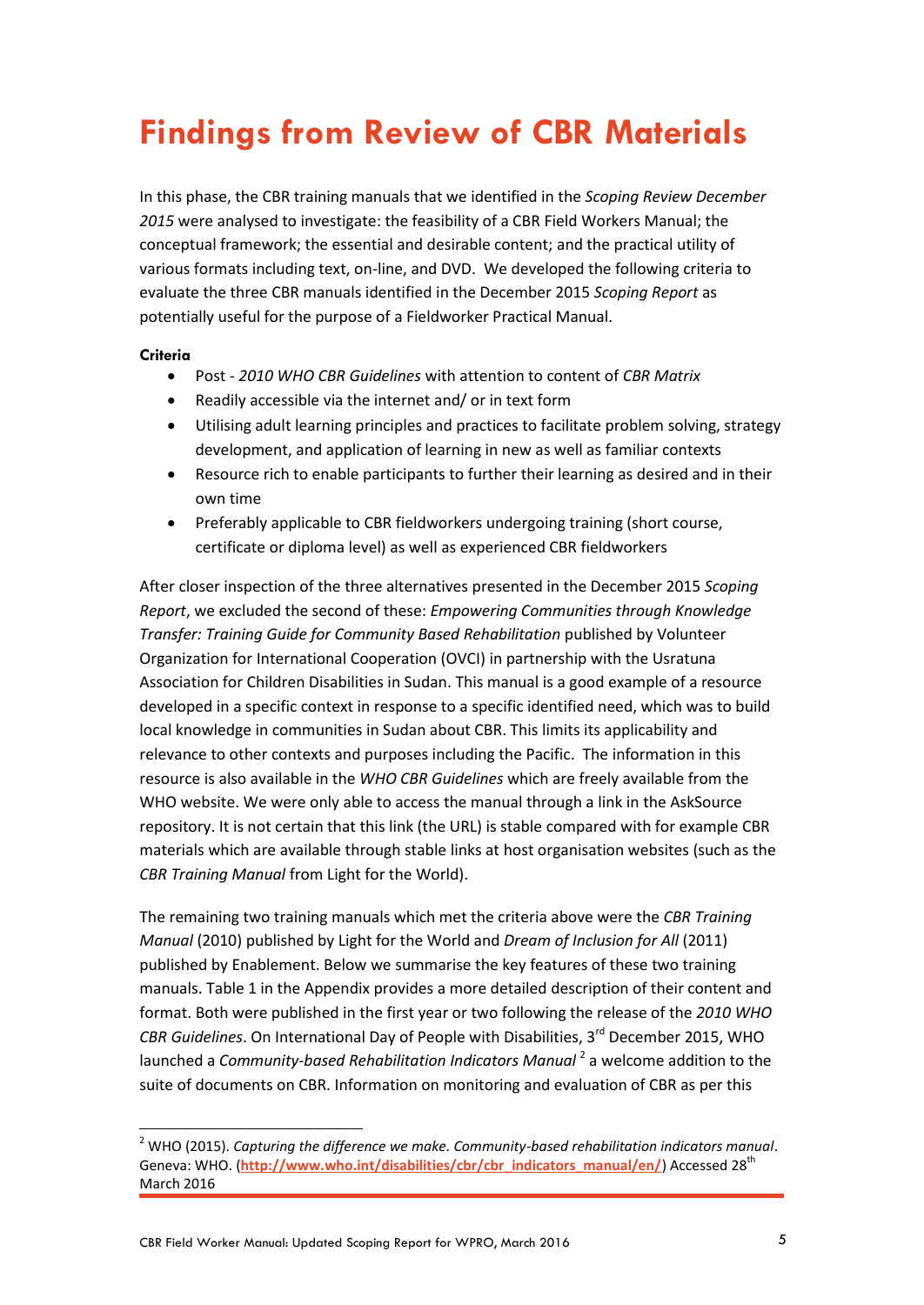manual and other readily available resources on monitoring and evaluation such as *Monitoring Manual and Menu (MM&M) for CBR and other community-based disability inclusive development programs<sup>3</sup>* (Centre for Disability Research and Policy, 2014) needs to be taken into account in future manual development or revision of the manuals described here.

#### **The two manuals**

#### *CBR Training Manual (2010)***, Light for the World**

#### <http://www.light-for-the-world.org/resources/>

#### *Purpose*

The manual was published after the *2010 WHO CBR Guidelines* release to build on existing resources that already exist for health in CBR by addressing the other elements of the CBR Matrix.

"It is now vital to begin intensive training in the field for CBR practitioners to refresh and develop skills, knowledge and attitudes about the 'new CBR'".

#### *Target Audience*

CBR practitioners (fieldworkers, supervisors, managers) who do not have prior knowledge or experience with the 'new' CBR (CBR as outlined in the *2010 WHO CBR Guidelines*). Each module clearly indicates for whom it is most appropriate.

#### *Alignment with CBR Guidelines and Matrix*

The resource is framed around the CBR Guidelines and has 13 modules with detailed lesson plans. The modules cover all of the components of the CBR matrix except for health. This is in keeping with the stated purpose of building on the existing resources that cover the health component of the CBR Matrix. It also includes modules that cover knowledge and skills for the community development model that underpins the CBR Guidelines – for example there are modules on the UNCDRP, Awareness Raising, and Culture and CBR.

#### *Strengths and Potential Limitations*

 Authors: The manual has been developed with input from people with experience practicing CBR in Africa.

<sup>3</sup> Centre for Disability Research and Policy, 2014). *Monitoring Manual and Menu (MM&M) for CBR and other community-based disability inclusive development programs*. (**<http://sydney.edu.au/health-sciences/cdrp/projects/cbr-monitoring.shtml>**). Accessed 28th March 2016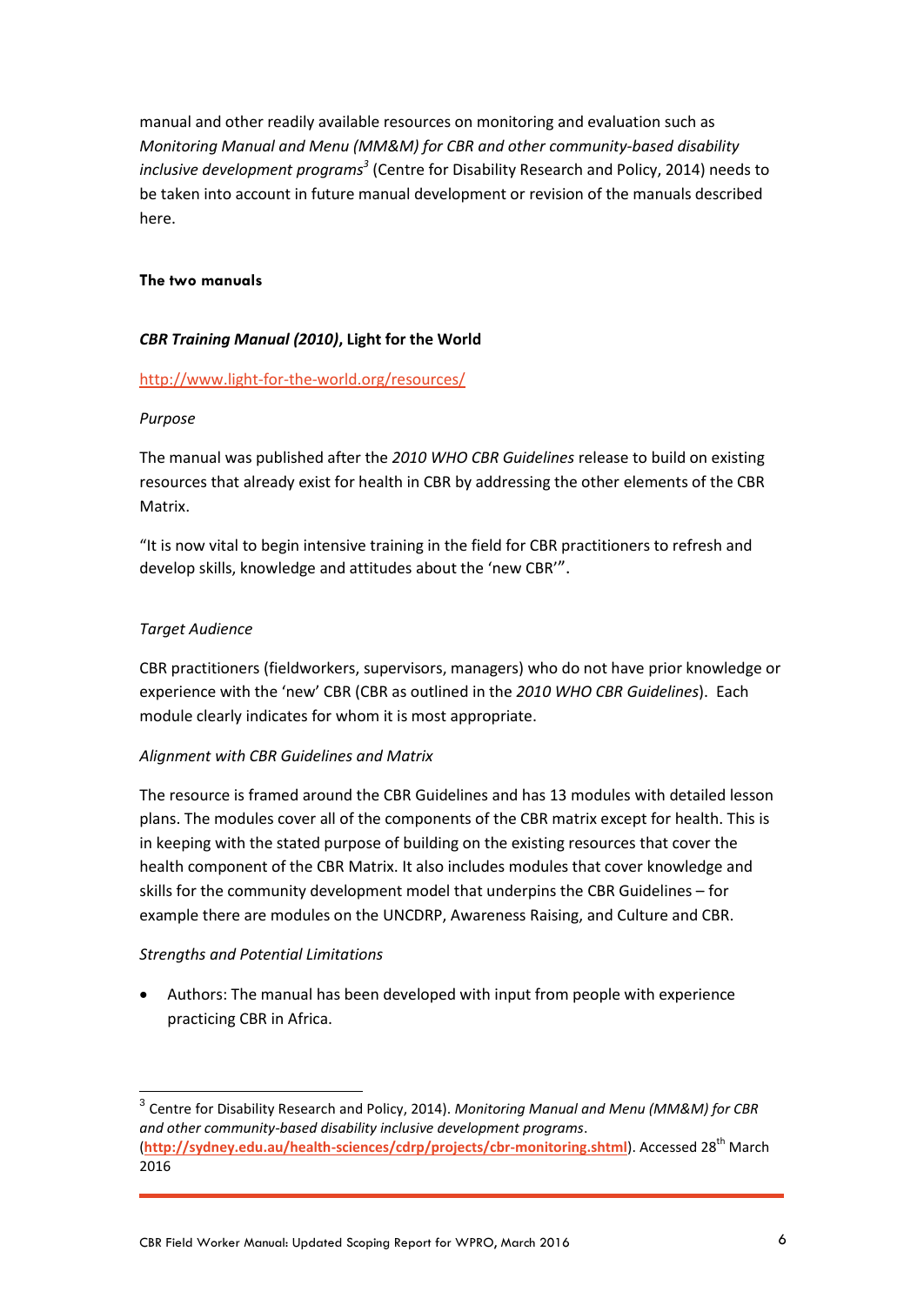- Format: Prescriptive training sessions mean training can be run with minimal preparation and planning. It uses adult learning strategies: problem solving activities, role plays, group discussion and to a lesser extent, lectures/presentations
- Availability: The manual is freely available through the Light for the World website. A hard copy with the accompanying CD can be requested by contacting Light for the World
- Audience: Useful for participants who are new to CBR and also as a resource to bring experienced fieldworkers up to date with the 'new' way of thinking. The activities are helpful for thinking in the 'new' way about disability, community development, and social inclusion. For experienced practitioners who come from the pre- *WHO 2010 CBR Guidelines* context, there could be resistance if their existing knowledge and field experience was not acknowledged. This would need to be carefully managed in implementation in contexts where the majority of CBR practitioners have been educated primarily in a health model.

#### *Dream of Inclusion for All* **(2011), Enablement**

[http://www.enablement.nl/index.php/80/The\\_Dream\\_of\\_Inclusion\\_for\\_All.html](http://www.enablement.nl/index.php/80/The_Dream_of_Inclusion_for_All.html)

The format for this manual and DVD is 27 real life case studies from across the world. Following each case study there are group discussion points and activities. The design is to provide case studies that highlight issues relevant to the *WHO (2010) CBR Guidelines*.

#### *Purpose*

The publication is designed to be used in CBR training programs around the world; "it is aimed at enabling participants to critically review their own practice, learn from others and start thinking more critically" (p19). The authors claim it can be used as a supplement to other CBR training resources although they do not specifically highlight which ones.

#### *Target Audience*

Fieldworkers and CBR Managers with field experience.

#### *Alignment with CBR Guidelines and Matrix*

The material in the book is intended to align with the *WHO (2010) CBR Guidelines and Matrix*. The component of the CBR Matrix that is covered in each case study is not explicitly stated. A working knowledge of the CBR Guidelines and Matrix is required to identify the components of the Matrix that are covered in each case study.

#### *Strengths and Potential Limitations*

- Authors: This book has been prepared by Enablement a Netherlands based organisation well recognized for their expertise in CBR education and CBR evaluation. The contributors are known experts in the field of CBR.
- Format: In-depth case studies, and although from different countries, highlighting issues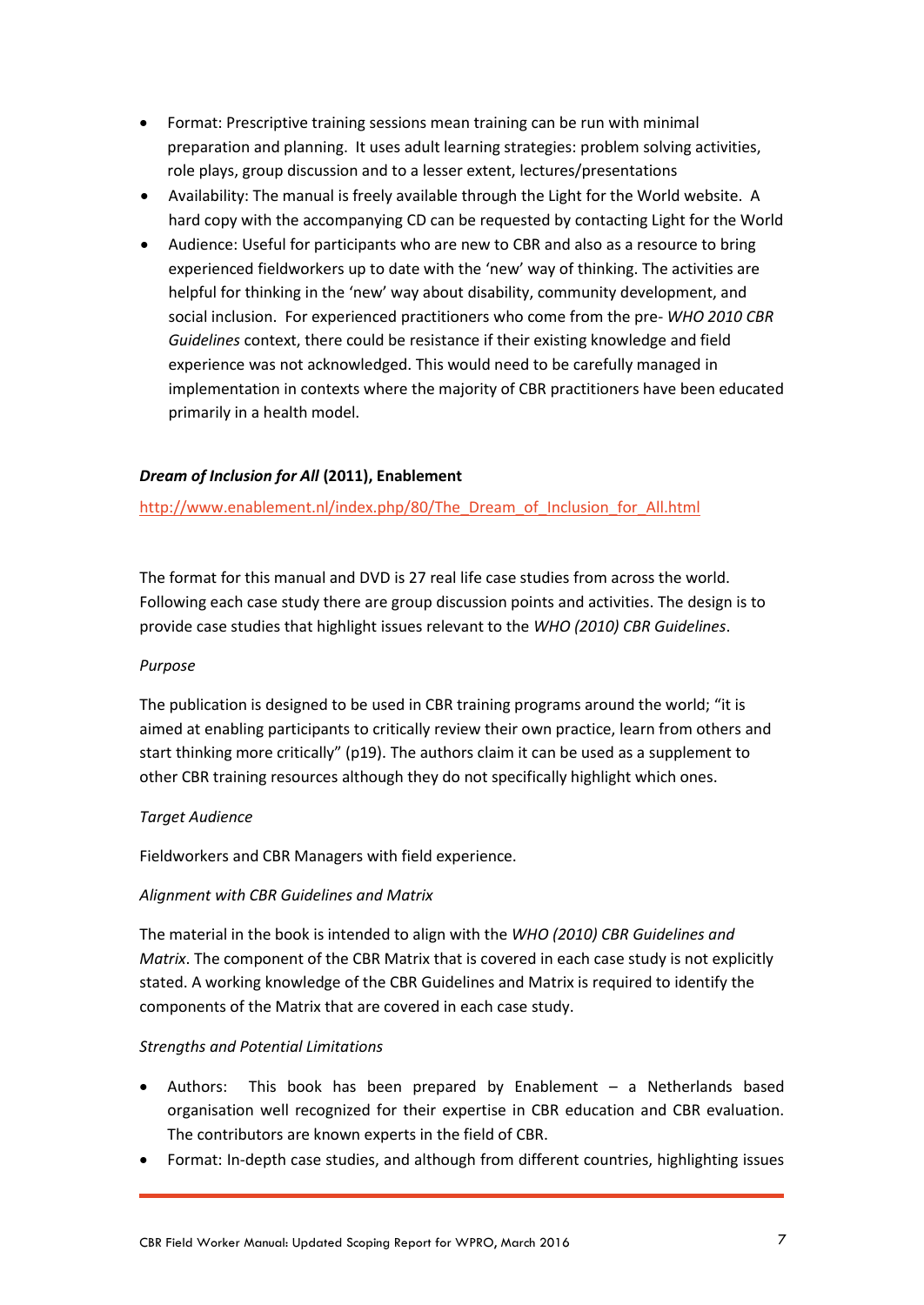which are common across CBR programs worldwide. This format is designed to facilitate participants' problem solving and developing strategies for addressing real life challenges in the field. The book does not include foundational knowledge on the CBR components or community development as it is intended for those already experienced in the field. Each chapter includes questions to facilitate group discussion about the case study. Participants are actively encouraged to seek out local and international resources to aid their learning. The questions prompt knowledge and information about the CBR guidelines and community development to be shared and discussed.

- Availability: The book can be downloaded from the website -chapter by chapter. This is particularly useful for slow or unreliable internet connections or those prohibiting large megabyte downloads. It is available from the Enablement website [http://www.enablement.nl/index.php/80/The\\_Dream\\_of\\_Inclusion\\_for\\_All.html.](http://www.enablement.nl/index.php/80/The_Dream_of_Inclusion_for_All.html) A hard copy of the book, including DVD, can be ordered from Enablement (order form on website) at a cost of €25 including postage (Europe, North-America, Australia) or €20 (all other countries).
- Audience: The content and discussion points rely on participants drawing on their existing experience in the field. It also assumes as stated above a working knowledge of the *WHO (2010) CBR Guidelines and Matrix*. Depending on the context, it may be more appropriate for people who have been working in the field for at least one year. However, if the CBR field worker participants' initial training included field placements, this manual could be used with CBR workers new to the field.

### **Conclusions**

As we noted in the December 2015 *Scoping Report,* CBR programs operate at the community level and require practical and accessible materials to guide CBR field personnel in their daily work with people with disabilities, their families and carers and the many stakeholders from government and non-government agencies with whom they regularly interact. Our experience in working with personnel in CBR programs, and in reviewing CBR institutional training programs suggests that an additional document – a CBR Field Manual – would be warmly welcomed by CBR field workers. This is because although there are many highly specialized publications supporting the five components in CBR – health, education, livelihood, social and empowerment – these are generally of a technical or scientific nature and require specialist knowledge for translation into everyday practice. This specialist knowledge is not generally available at the community level. There is a need to 'translate' this specialized knowledge into guidance which is useful to CBR field workers at the community level. A CBR Field Worker Manual could also serve as a very useful resource in CBR Training Programs.

We now present our conclusions from preparing the December 2015 *Scoping Report* and this *Updated Scoping Report, March 2016* together with our knowledge of the Pacific context detailed in three previous reports to WPRO $4,5,6$ . These are:

 $\overline{a}$ 

<sup>4</sup> *Pacific Health Rehabilitation Workforce, October 2012*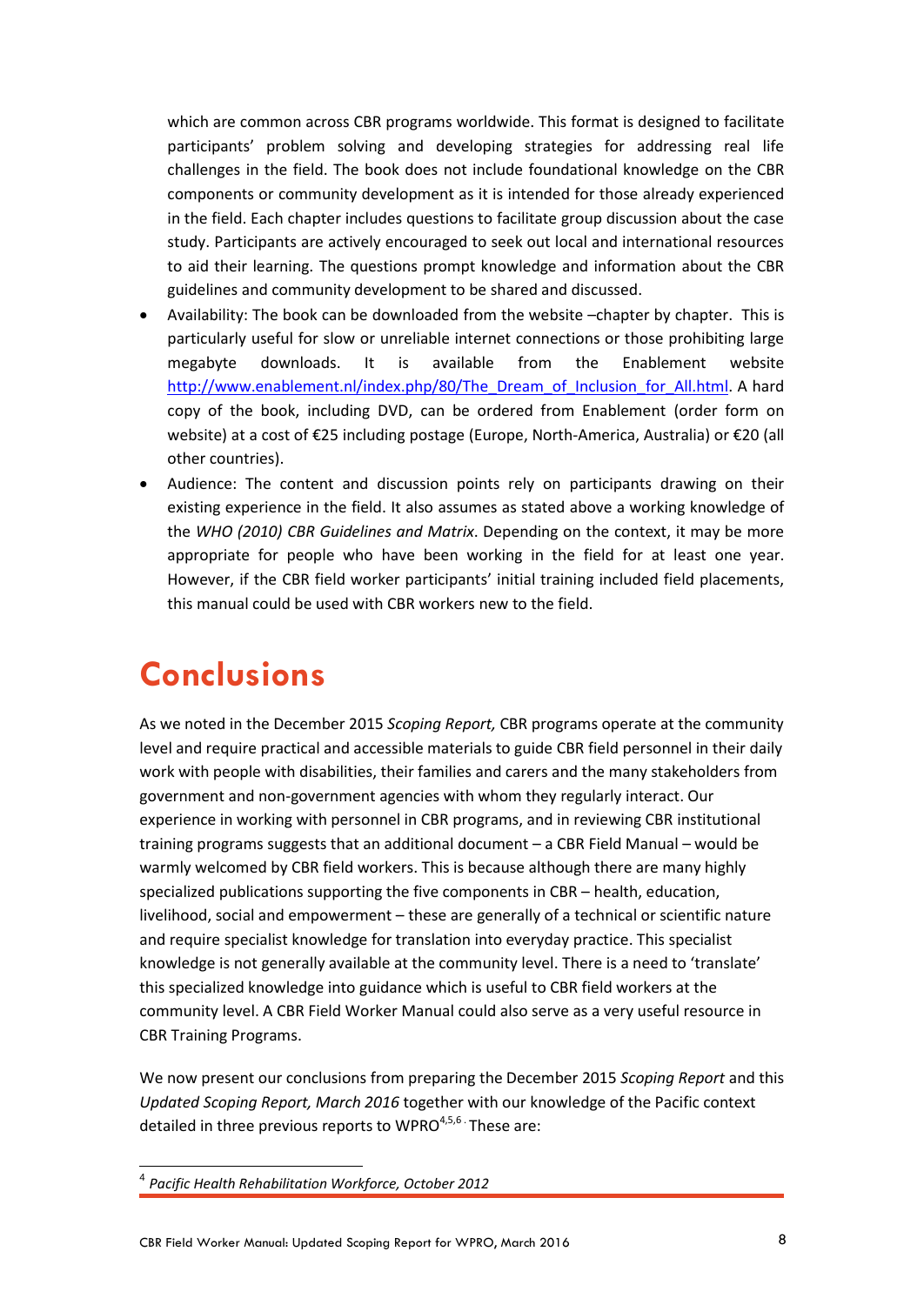1. There are two existing CBR Training Manuals: *CBR Training Manual* (2010) – Light for the World and *Dream of Inclusion for All* (2011) - Enablement that could be utilized in the Pacific context with some adaptations as per 2 below.

2. Given the commitment made at the two CBR Pacific Disability Forums (2012, 2015) for Pacific nations to undertake CBR with a Pacific Flavour, both CBR Training Manuals could be expanded with case studies from 'real life' in Pacific nations. These would build on the strengths of the Pacific context such as strong communities and families and would ideally come from places with established CBR programs as well as from those nations recently implementing CBR.

3. We strongly recommend, given the existence of two institutional accredited CBR courses in the Pacific, at Fiji National University and at Solomon Islands National University, with discussions occurring about a third potentially at Divine Word University in Papua New Guinea, that a combined endeavor is undertaken to bring CBR in the Pacific more into alignment with the *WHO (2010) CBR Guidelines and Matrix*. This is in line with the *WHO Global Disability Action Plan 2014-2020* objectives and implementation which focuses on bringing resources together across sectors for the best possible outcomes for people with disabilities, their families and carers.

4. We suggest that the relevant parties would include the training institutions offering CBR training programs, the Pacific Disability Forum, the Pacific Island Secretariat, Ministerial focal points for disability, DPOs in the Pacific, the new CBR Network Committee (established to implement and monitor the *Pacific Regional Network for Community-based Rehabilitation 2016-2020* and WPRO, to achieve a Pacific CBR resource. This resource should be applicable for initial training of CBR fieldworkers and for ongoing education in workshops and short courses for already trained CBR field workers. This collaborative effort would support the two purposes of bringing CBR in the Pacific into alignment with the *WHO (2010) CBR Guidelines and Matrix* and building capacity in community based inclusive development for key stakeholders in government, DPOs, training institutions, the Pacific Disability Forum and the CBR Network Committee.

5. We further suggest that the key stakeholders could begin this endeavor by becoming familiar with the content and format of the two training manuals identified in this *Updated Scoping Report*. These are excellent resources that operationalize in a practical way for fieldworkers and for managers and trainers, the principles, content, and processes set out in the WHO *(2010) CBR Guidelines and Matrix*.

6. Given our Pacific experience at the WHO Collaborating Centre for Health Workforce Development in Rehabilitation and Long Term Care in CBR, we would welcome further discussions with the Technical Officer, Disability and Rehabilitation on the recommendations and suggestions offered in this concluding section.

1

<sup>5</sup> *Analysis of Community Rehabilitation Assistants Program in Fiji, August 2014* 6 *Review of Diploma of CCB at Solomon Islands National University, December 2015*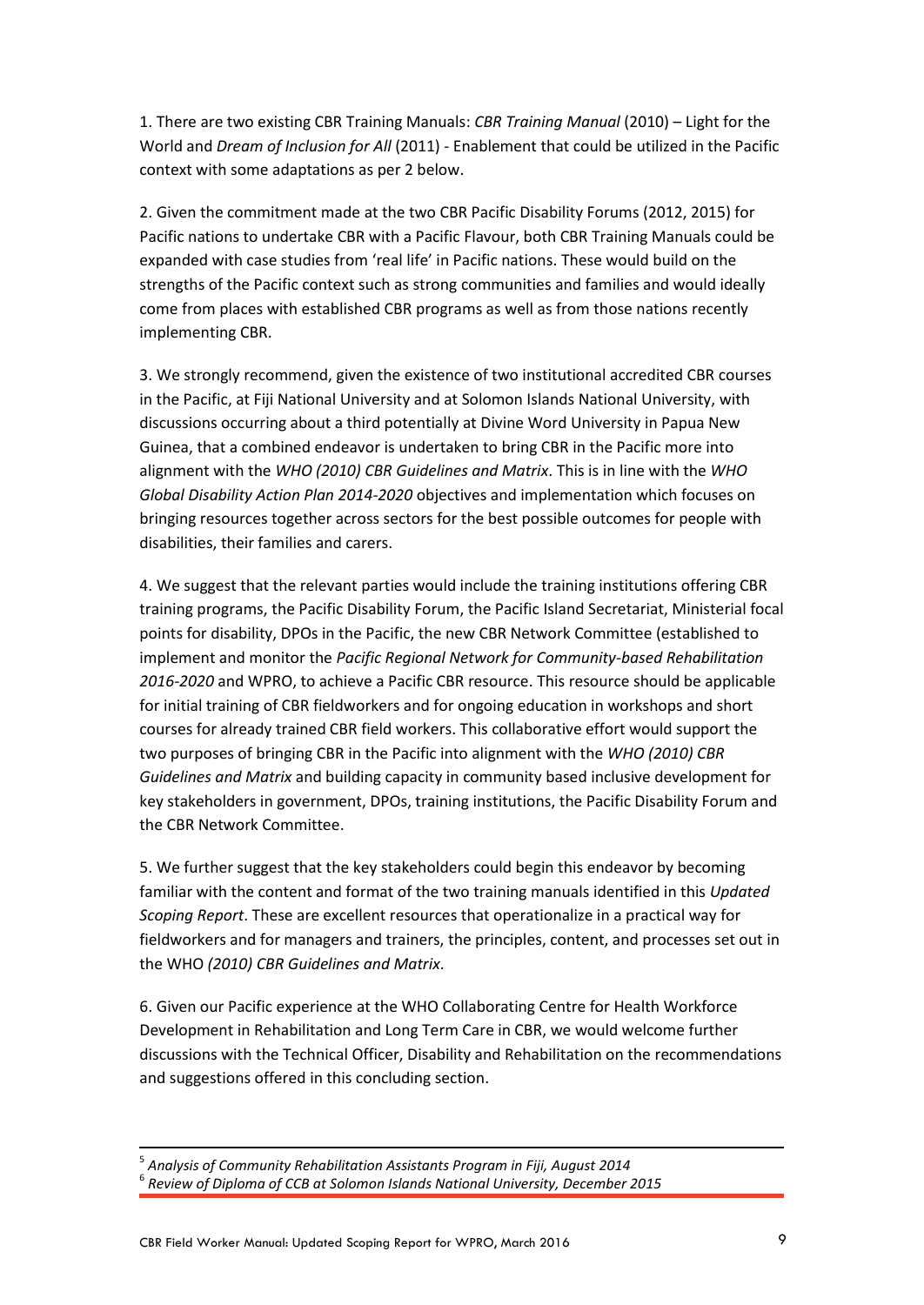### **Appendix Table 1 Descriptions of two selected CBR Training Manuals**

#### **Title: CBR Training Manual**

#### **Publisher:** Light for the World

#### **Date:** 2010/2011

#### **Available from:** <http://www.light-for-the-world.org/resources/>

| <b>Module</b> |                                                                                                                                             | Learning outcomes - presented in three categories in the manual - knowledge, skills and attitudes                                                                                                                                                                                                                                                                                                                                                                                                                                |                                                                                                                                                                     | <b>Learning methods</b>                                                                                                                                                                                |
|---------------|---------------------------------------------------------------------------------------------------------------------------------------------|----------------------------------------------------------------------------------------------------------------------------------------------------------------------------------------------------------------------------------------------------------------------------------------------------------------------------------------------------------------------------------------------------------------------------------------------------------------------------------------------------------------------------------|---------------------------------------------------------------------------------------------------------------------------------------------------------------------|--------------------------------------------------------------------------------------------------------------------------------------------------------------------------------------------------------|
|               | Knowledge                                                                                                                                   | <b>Skills</b>                                                                                                                                                                                                                                                                                                                                                                                                                                                                                                                    | <b>Attitudes</b>                                                                                                                                                    |                                                                                                                                                                                                        |
| Module 1: ICF | • CBR workers have<br>understanding of the ICF.<br>• CBR workers have<br>understanding of commonly<br>used models in disability<br>studies. | • CBR workers can use the ICF<br>to explain to others what<br>elements constitute disability.<br>• CBR workers can relate local<br>attitudes and the different<br>models of disability to the ICF.<br>and explain how they are<br>relevant to their CBR projects.<br>• CBR workers form a plan<br>within their project to<br>strategize how to change<br>negative attitudes in the<br>community towards disability,<br>and how to use positive<br>attitudes of the community<br>towards disability.<br>• CBR workers can develop | • CBR workers can explain both the<br>positive and the negative attitudes<br>of the local community and their<br>own attitudes towards people with<br>disabilities. | Lecture (ICF)<br>Problem solving exercises (definitions,<br>terminology, local attitudes and ICF)<br>Role play (attitudes and disability,<br>models of disability, planning and<br>identifying skills) |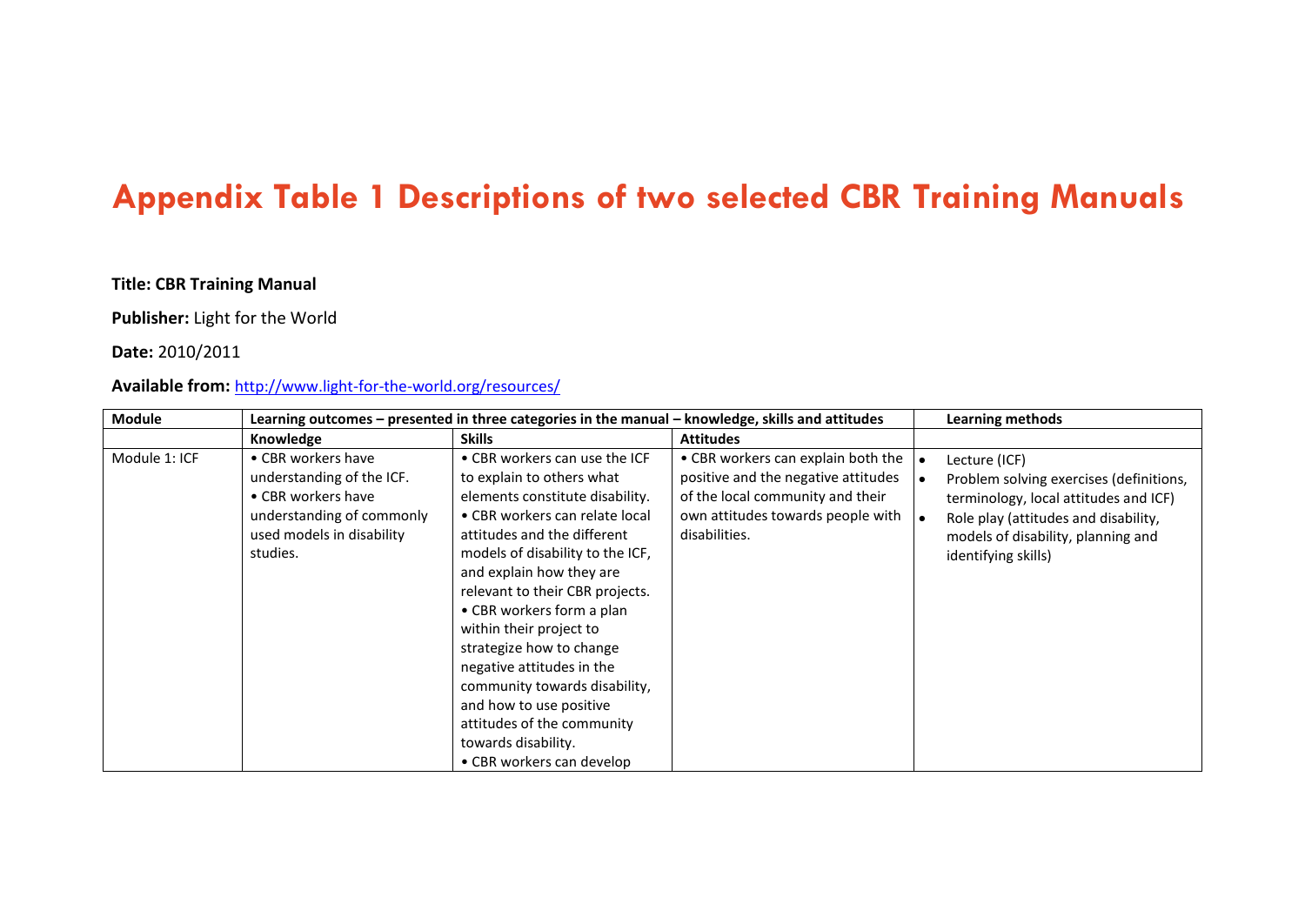| <b>Module</b>                                               |                                                                                                                                                                                                                                                                                                                                                                                                                                                                                                    | Learning outcomes - presented in three categories in the manual - knowledge, skills and attitudes                                                                                                                                                                                                                                                                                    |                                                                                                                                                                                                                                                                                                                                                                                                                                                                                                                    | <b>Learning methods</b>                                                                                                                                                                                                                                                                         |
|-------------------------------------------------------------|----------------------------------------------------------------------------------------------------------------------------------------------------------------------------------------------------------------------------------------------------------------------------------------------------------------------------------------------------------------------------------------------------------------------------------------------------------------------------------------------------|--------------------------------------------------------------------------------------------------------------------------------------------------------------------------------------------------------------------------------------------------------------------------------------------------------------------------------------------------------------------------------------|--------------------------------------------------------------------------------------------------------------------------------------------------------------------------------------------------------------------------------------------------------------------------------------------------------------------------------------------------------------------------------------------------------------------------------------------------------------------------------------------------------------------|-------------------------------------------------------------------------------------------------------------------------------------------------------------------------------------------------------------------------------------------------------------------------------------------------|
|                                                             |                                                                                                                                                                                                                                                                                                                                                                                                                                                                                                    | awareness raising strategies<br>based on the ICF and other<br>disability models.<br>• Skills needed for the<br>implementation of the plan are<br>listed and the skills not<br>available in the CBR project are<br>identified for future training<br>and or support.                                                                                                                  |                                                                                                                                                                                                                                                                                                                                                                                                                                                                                                                    |                                                                                                                                                                                                                                                                                                 |
| Module 2 -<br>Networking<br>towards an<br>inclusive society | • CBR workers have<br>knowledge of what<br>constitutes an inclusive<br>society.<br>• CBR workers should have<br>knowledge of how they can<br>contribute towards an<br>inclusive community in their<br>region/local area.<br>• CBR workers understand<br>how to use lobbying to work<br>towards an inclusive society.<br>• CBR workers have<br>knowledge of communication<br>skills and how to use them.<br>• CBR workers understand<br>how networking enhances the<br>sustainability of their work | • CBR workers have lobbying<br>and communication skills to<br>allow them to lobby in their<br>region/local area.<br>• CBR workers know how to<br>map their region/local area and<br>connect to relevant<br>stakeholders.<br>• CBR workers can prepare and<br>deliver a message to improve<br>the knowledge and change the<br>attitudes of relevant<br>stakeholders in the community. | CBR workers believe that their<br>community should be and can be<br>inclusive of persons with<br>disabilities.<br>• CBR workers believe that people<br>with disabilities should have equal<br>access to community life.<br>• CBR workers are ready to lobby<br>for an inclusive society and to<br>advocate for the rights of persons<br>with disabilities within the<br>community where they work.<br>• CBR workers are confident in<br>approaching different stakeholders<br>to advocate for an inclusive society | Lecture (Communication - how people<br>$\bullet$<br>communicate, Lobbying theory)<br>Problem solving exercises (what<br>constitutes inclusive society, mapping<br>stakeholders, networking)<br>Role play (inclusive society, preparing<br>message, lobbying skills, preparing<br>lobbying plan) |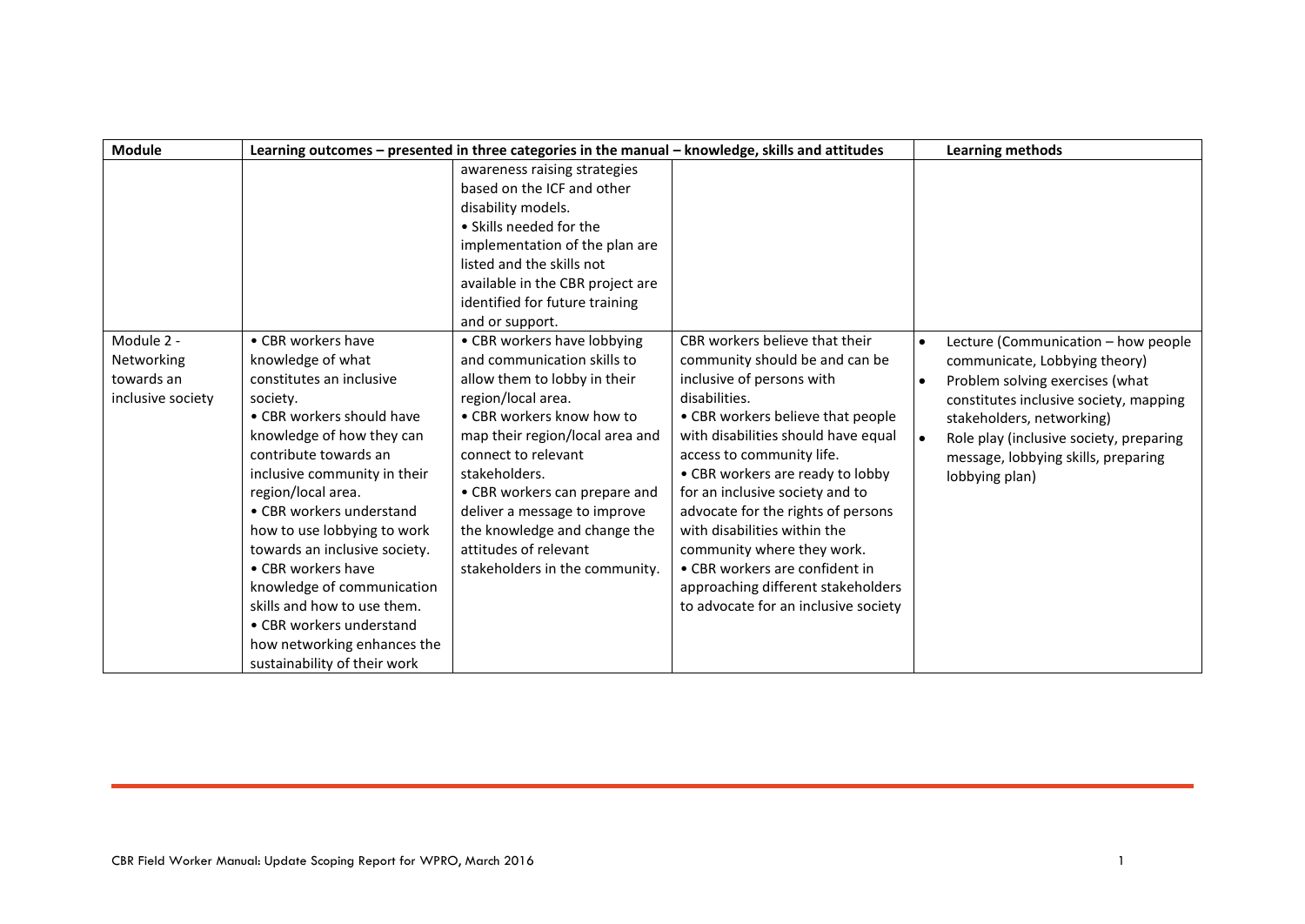| <b>Module</b>      |                               | Learning outcomes - presented in three categories in the manual - knowledge, skills and attitudes |                                      |           | <b>Learning methods</b>                 |
|--------------------|-------------------------------|---------------------------------------------------------------------------------------------------|--------------------------------------|-----------|-----------------------------------------|
| Module 3 - Social  | • CBR workers understand of   | • CBR partners can promote                                                                        | • CBR workers feel that social       | $\bullet$ | Lecture (social domain of CBR)          |
| Inclusion          | the concept of social         | social inclusion in their daily                                                                   | inclusion work by the project and    | $\bullet$ | Group discussion/reflection (defining   |
|                    | inclusion.                    | work.                                                                                             | other stakeholders helps to          |           | social inclusion)                       |
|                    | • CBR workers understand      |                                                                                                   | mainstream disability (see Module    |           | Problem solving (defining social        |
|                    | how social inclusion helps in |                                                                                                   | 5: Sustainability of CBR             |           | inclusion, identifying social inclusion |
|                    | working with disadvantaged    |                                                                                                   | Programmes).                         |           | issues, methods for promoting social    |
|                    | groups.                       |                                                                                                   |                                      |           | inclusion, explaining vulnerability)    |
|                    | • CBR workers understand      |                                                                                                   |                                      |           | Role play (social exclusion of women    |
|                    | why certain groups of persons |                                                                                                   |                                      |           | with disabilities, promoting social     |
|                    | with disabilities are more    |                                                                                                   |                                      |           | inclusion)                              |
|                    | vulnerable than others.       |                                                                                                   |                                      |           |                                         |
| Module 4 - Culture | • CBR workers are aware of    | • CBR workers are able to use                                                                     | • CBR workers are aware of their     | $\bullet$ | Lecture (culture)                       |
| and CBR            | and can express their local   | their local culture to positively                                                                 | own attitudes towards their local    | $\bullet$ | Group discussion/reflection             |
|                    | culture and its influence on  | influence their local                                                                             | culture and how that makes them      |           | (understanding local culture, own       |
|                    | persons with disabilities in  | communities to include persons                                                                    | relate to persons with disabilities. |           | attitudes)                              |
|                    | their communities.            | with disabilities.                                                                                |                                      |           | Problem solving activity (local culture |
|                    |                               | • CBR projects can form a plan                                                                    |                                      |           | influence on disability, mapping        |
|                    |                               | on relating their project                                                                         |                                      |           | indigenous knowledge/collaborating      |
|                    |                               | development to the local                                                                          |                                      |           | with indigenous healers, gender and     |
|                    |                               | culture and its development.                                                                      |                                      |           | local culture)                          |
|                    |                               | • Skills needed for the                                                                           |                                      |           | Role play (Develop plan around local    |
|                    |                               | implementation of the plan are                                                                    |                                      |           | culture,                                |
|                    |                               | listed and skills unavailable                                                                     |                                      |           |                                         |
|                    |                               | within the CBR project are                                                                        |                                      |           |                                         |
|                    |                               | noted for future training and/or                                                                  |                                      |           |                                         |
|                    |                               | support.                                                                                          |                                      |           |                                         |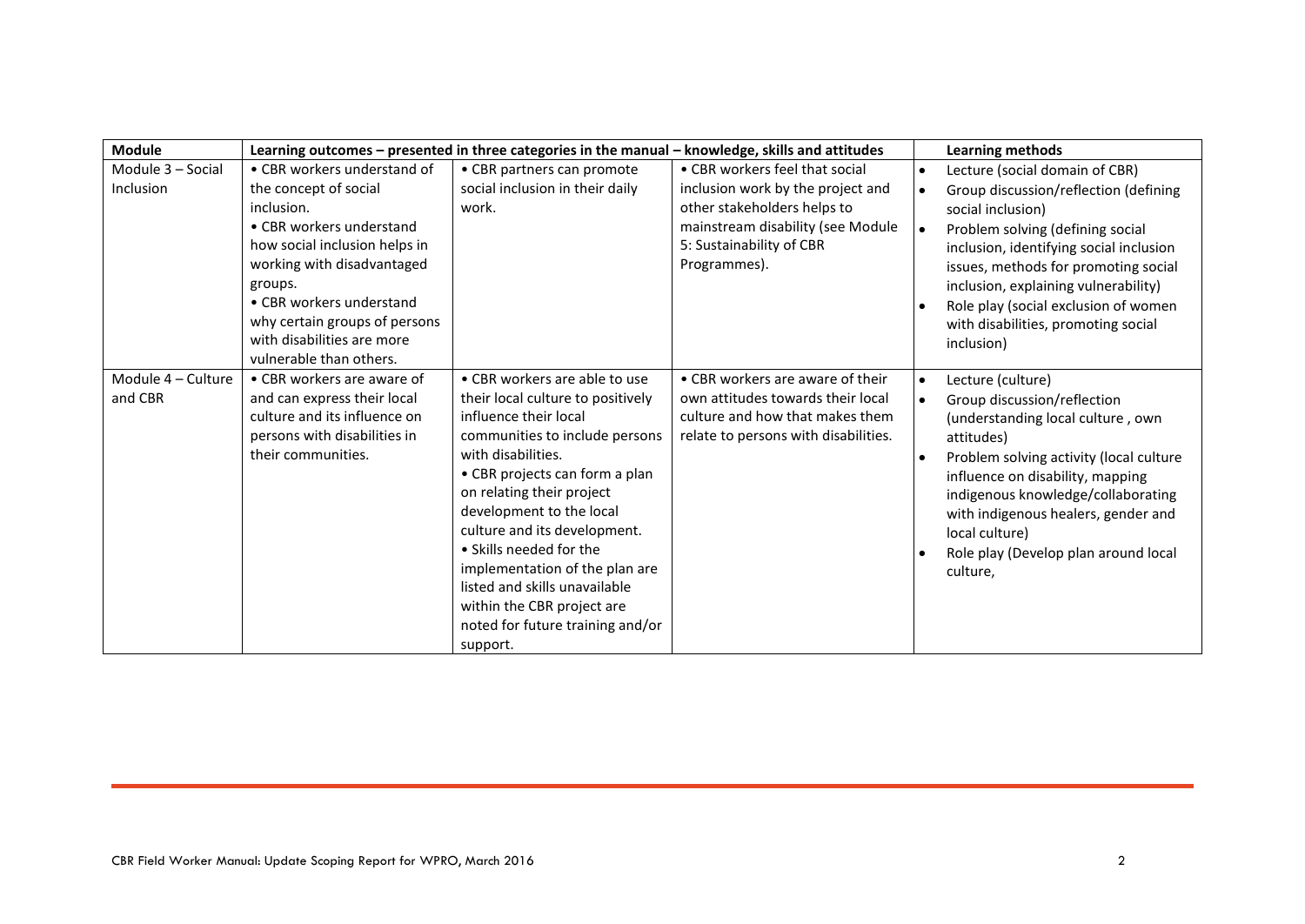| <b>Module</b>  |                                 | Learning outcomes - presented in three categories in the manual - knowledge, skills and attitudes |                                      |           | Learning methods                      |
|----------------|---------------------------------|---------------------------------------------------------------------------------------------------|--------------------------------------|-----------|---------------------------------------|
| Module 5 - CBR | • CBR workers understand        | • CBR workers have the skills to                                                                  | CBR workers are committed to         | $\bullet$ | Lecture (sustainability in CBR)       |
| Programme      | what makes their CBR            | deliver training and awareness                                                                    | working towards inclusion, rather    |           | Problem solving activity (elements of |
| Sustainability | programme more or less          | raising sessions for relevant                                                                     | than only towards the continued      |           | sustainable program)                  |
|                | sustainable.                    | CBR partners. (See Module 7:                                                                      | existence of their organisation.     |           | Role play (sustainable CBR with       |
|                | • CBR workers understand        | Training on awareness raising.)                                                                   | • CBR workers are committed to       |           | families, design sustainable CBR      |
|                | what an inclusive society       | • CBR workers have the skills to                                                                  | working with other organisations in  |           | program)                              |
|                | means and how they can play     | select and approach relevant                                                                      | order to reach an inclusive society. |           |                                       |
|                | a role in reaching an inclusive | partners. (See Module 2:                                                                          | • CBR workers are committed to       |           |                                       |
|                | society in their CBR project    | Networking Towards an                                                                             | phase out of areas where the         |           |                                       |
|                | area. (See Module 2:            | Inclusive Society.)                                                                               | community, DPOs, the families of     |           |                                       |
|                | Networking Towards an           | • CBR workers have different                                                                      | persons with disabilities or the     |           |                                       |
|                | Inclusive Society).             | tools that they can use to 'build                                                                 | government are ready to take over    |           |                                       |
|                | • CBR workers know the          | an inclusive society'. (See                                                                       | their work.                          |           |                                       |
|                | relevant partners to work with  | Module 2: Networking                                                                              | • CBR workers believe that their     |           |                                       |
|                | in order to make their work     | Towards an Inclusive Society.)                                                                    | community should be and can be       |           |                                       |
|                | sustainable. (See Module 2:     |                                                                                                   | inclusive of persons with            |           |                                       |
|                | Networking Towards an           |                                                                                                   | disabilities. (See Module 2:         |           |                                       |
|                | Inclusive Society.)             |                                                                                                   | Networking Towards an Inclusive      |           |                                       |
|                | • CBR workers know how to       |                                                                                                   | Society.)                            |           |                                       |
|                | prepare training of and         |                                                                                                   | • CBR workers believe that people    |           |                                       |
|                | awareness raising sessions for  |                                                                                                   | with disabilities should have equal  |           |                                       |
|                | CBR partners. (See Module 7:    |                                                                                                   | access to community life. (See       |           |                                       |
|                | Awareness Raising.)             |                                                                                                   | Module 2: Networking Towards an      |           |                                       |
|                |                                 |                                                                                                   | Inclusive Society.)                  |           |                                       |
|                |                                 |                                                                                                   | • CBR workers are ready to lobby     |           |                                       |
|                |                                 |                                                                                                   | for an inclusive society and to      |           |                                       |
|                |                                 |                                                                                                   | advocate for the rights of persons   |           |                                       |
|                |                                 |                                                                                                   | with disabilities within the         |           |                                       |
|                |                                 |                                                                                                   | community where they work. (See      |           |                                       |
|                |                                 |                                                                                                   | Module 2: Networking Towards an      |           |                                       |
|                |                                 |                                                                                                   | Inclusive Society.)                  |           |                                       |
|                |                                 |                                                                                                   | • CBR workers are confident to       |           |                                       |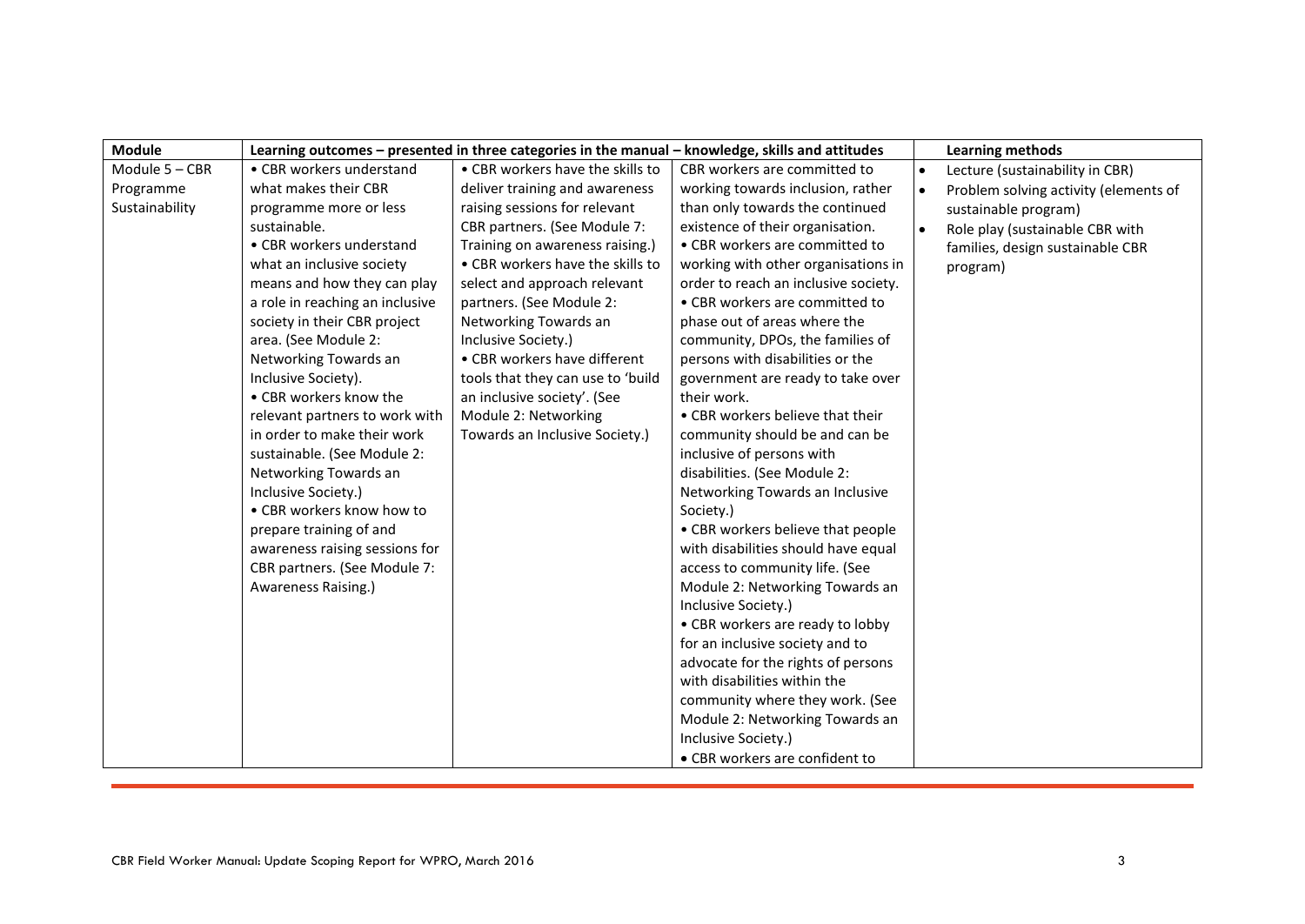| <b>Module</b>                        |                                                                                                                                                                                                                                                                                                                                                                                                                                                                                                                                                                             | Learning outcomes - presented in three categories in the manual - knowledge, skills and attitudes                                                                                                                                                                                                                                                                                                                                                                                                                                                     |                                                                                                                                                                                                                                                                                                                                                                                                   | Learning methods                                                                                                                                                                                                                                                                                                  |
|--------------------------------------|-----------------------------------------------------------------------------------------------------------------------------------------------------------------------------------------------------------------------------------------------------------------------------------------------------------------------------------------------------------------------------------------------------------------------------------------------------------------------------------------------------------------------------------------------------------------------------|-------------------------------------------------------------------------------------------------------------------------------------------------------------------------------------------------------------------------------------------------------------------------------------------------------------------------------------------------------------------------------------------------------------------------------------------------------------------------------------------------------------------------------------------------------|---------------------------------------------------------------------------------------------------------------------------------------------------------------------------------------------------------------------------------------------------------------------------------------------------------------------------------------------------------------------------------------------------|-------------------------------------------------------------------------------------------------------------------------------------------------------------------------------------------------------------------------------------------------------------------------------------------------------------------|
|                                      |                                                                                                                                                                                                                                                                                                                                                                                                                                                                                                                                                                             |                                                                                                                                                                                                                                                                                                                                                                                                                                                                                                                                                       | approach different stakeholders                                                                                                                                                                                                                                                                                                                                                                   |                                                                                                                                                                                                                                                                                                                   |
|                                      |                                                                                                                                                                                                                                                                                                                                                                                                                                                                                                                                                                             |                                                                                                                                                                                                                                                                                                                                                                                                                                                                                                                                                       | to advocate for an inclusive                                                                                                                                                                                                                                                                                                                                                                      |                                                                                                                                                                                                                                                                                                                   |
|                                      |                                                                                                                                                                                                                                                                                                                                                                                                                                                                                                                                                                             |                                                                                                                                                                                                                                                                                                                                                                                                                                                                                                                                                       | society. (See Module 2:                                                                                                                                                                                                                                                                                                                                                                           |                                                                                                                                                                                                                                                                                                                   |
|                                      |                                                                                                                                                                                                                                                                                                                                                                                                                                                                                                                                                                             |                                                                                                                                                                                                                                                                                                                                                                                                                                                                                                                                                       | Networking Towards an Inclusive                                                                                                                                                                                                                                                                                                                                                                   |                                                                                                                                                                                                                                                                                                                   |
|                                      |                                                                                                                                                                                                                                                                                                                                                                                                                                                                                                                                                                             |                                                                                                                                                                                                                                                                                                                                                                                                                                                                                                                                                       | Society.)                                                                                                                                                                                                                                                                                                                                                                                         |                                                                                                                                                                                                                                                                                                                   |
| Module 7<br><b>Awareness Raising</b> | • Participants understand<br>awareness raising.<br>• Participants know about<br>different awareness raising<br>methods.<br>• Participants know of the<br>issues about which awareness<br>needs to be raised.<br>• Participants understand how<br>to apply the knowledge<br>gained on awareness raising.<br>• Participants know about<br>possibilities to collaborate<br>with others in awareness<br>raising (supervisors and<br>managers).<br>• Participants know about<br>monitoring tools for<br>awareness raising exercises<br>(managers).<br>• Participants know how to | • Participants can raise<br>awareness using different<br>methods.<br>• Participants can identify<br>important topics for awareness<br>raising.<br>• Participants have<br>communication and<br>presentation skills (Module 2:<br>Networking Towards an<br>Inclusive Society).<br>• Participants can support and<br>supervise CBR workers in how<br>to carry out awareness raising<br>exercises in the community.<br>(supervisors and managers).<br>• Participants can monitor<br>awareness raising exercises in<br>different communities<br>(managers) | • Participants have explored their<br>own attitudes towards persons<br>with disabilities and inclusion.<br>• Participants understand how to<br>react to problems in their<br>community that prevent inclusion.<br>• Participants feel that awareness<br>raising is an important tool in<br>reaching an inclusive society.<br>• Participants can select important<br>topics for awareness raising. | Lecture (awareness raising and how<br>used in CBR)<br>Group discussion/reflection (methods<br>$\bullet$<br>of awareness raising)<br>Problem solving activity (identifying<br>$\bullet$<br>awareness raising issues,<br>Role play (awareness raising method,<br>own attitudes, collaborative<br>awareness raising, |
|                                      | train people in awareness<br>raising (CBR<br>networks/committees).                                                                                                                                                                                                                                                                                                                                                                                                                                                                                                          |                                                                                                                                                                                                                                                                                                                                                                                                                                                                                                                                                       |                                                                                                                                                                                                                                                                                                                                                                                                   |                                                                                                                                                                                                                                                                                                                   |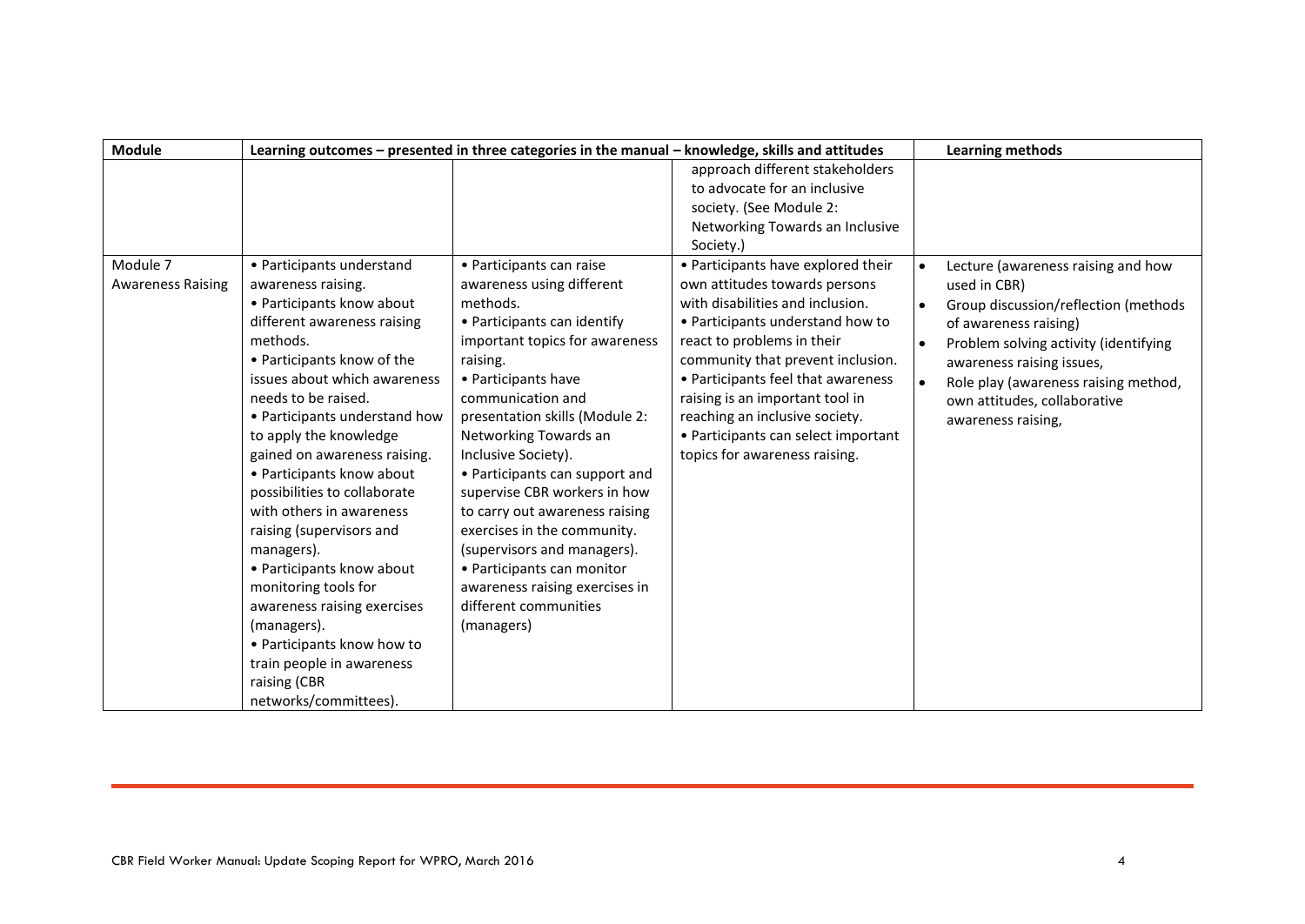| <b>Module</b> |                                 | Learning outcomes - presented in three categories in the manual - knowledge, skills and attitudes |                                      | Learning methods                         |
|---------------|---------------------------------|---------------------------------------------------------------------------------------------------|--------------------------------------|------------------------------------------|
| Module $8-$   | • CBR workers know of the       | • CBR workers can explain to                                                                      | • CBR workers share the concept      | Lecture (UNCRPD overview-history         |
| <b>UNCRPD</b> | UNCRPD and understand its       | others the UNCRPD, its main                                                                       | 'that persons with disabilities have | and reason for separate treaty;          |
|               | content.                        | principles and its meaning in                                                                     | full and equal enjoyment of all      | equality and non-discrimination; right   |
|               | • CBR workers know how the      | day-to-day life of persons with                                                                   | human rights and fundamental         | to accessibility; right to political     |
|               | UNCRPD relates to other UN      | disabilities.                                                                                     | freedoms, and promote respect for    | participation; right to freedom of       |
|               | conventions and how it can be   | • CBR workers can design                                                                          | their inherent dignity.' (UNCRPD)    | expression; right to life; right to      |
|               | transformed into national       | activities that create                                                                            | • CBR workers understand the         | freedom from torture and violence;       |
|               | law.                            | understanding of the UNCRPD                                                                       | need for a UNCRPD and its            | right to privacy, integrity, home and    |
|               | • CBR workers have an           | in the community.                                                                                 | ratification in their respective     | family; right to health; right to work;  |
|               | understanding of what the       | • CBR workers can design                                                                          | countries.                           | living independently with dignity;       |
|               | UNCRPD means in practical       | activities at a community level                                                                   | • CBR workers promote the            | access to justice; right to education)   |
|               | terms for persons with          | that support the                                                                                  | implementation of the UNCRPD at      | Group discussion/reflection (applying    |
|               | disabilities in the communities | implementation of the                                                                             | their own community level.           | rights to everyday lives of persons with |
|               | where they work.                | UNCRPD.                                                                                           | • CBR workers see CBR as a tool to   | disabilities)                            |
|               |                                 |                                                                                                   | implement the UNCRPD.                | Problem solving activity (applying the   |
|               |                                 |                                                                                                   |                                      | rights to persons with disabilities;     |
|               |                                 |                                                                                                   |                                      | identify barriers; monitoring for        |
|               |                                 |                                                                                                   |                                      | UNCRPD)                                  |
|               |                                 |                                                                                                   |                                      | Role play (applying rights to persons    |
|               |                                 |                                                                                                   |                                      | with disabilities day to day lives;      |
|               |                                 |                                                                                                   |                                      | disability inclusive disaster risk       |
|               |                                 |                                                                                                   |                                      | reduction)                               |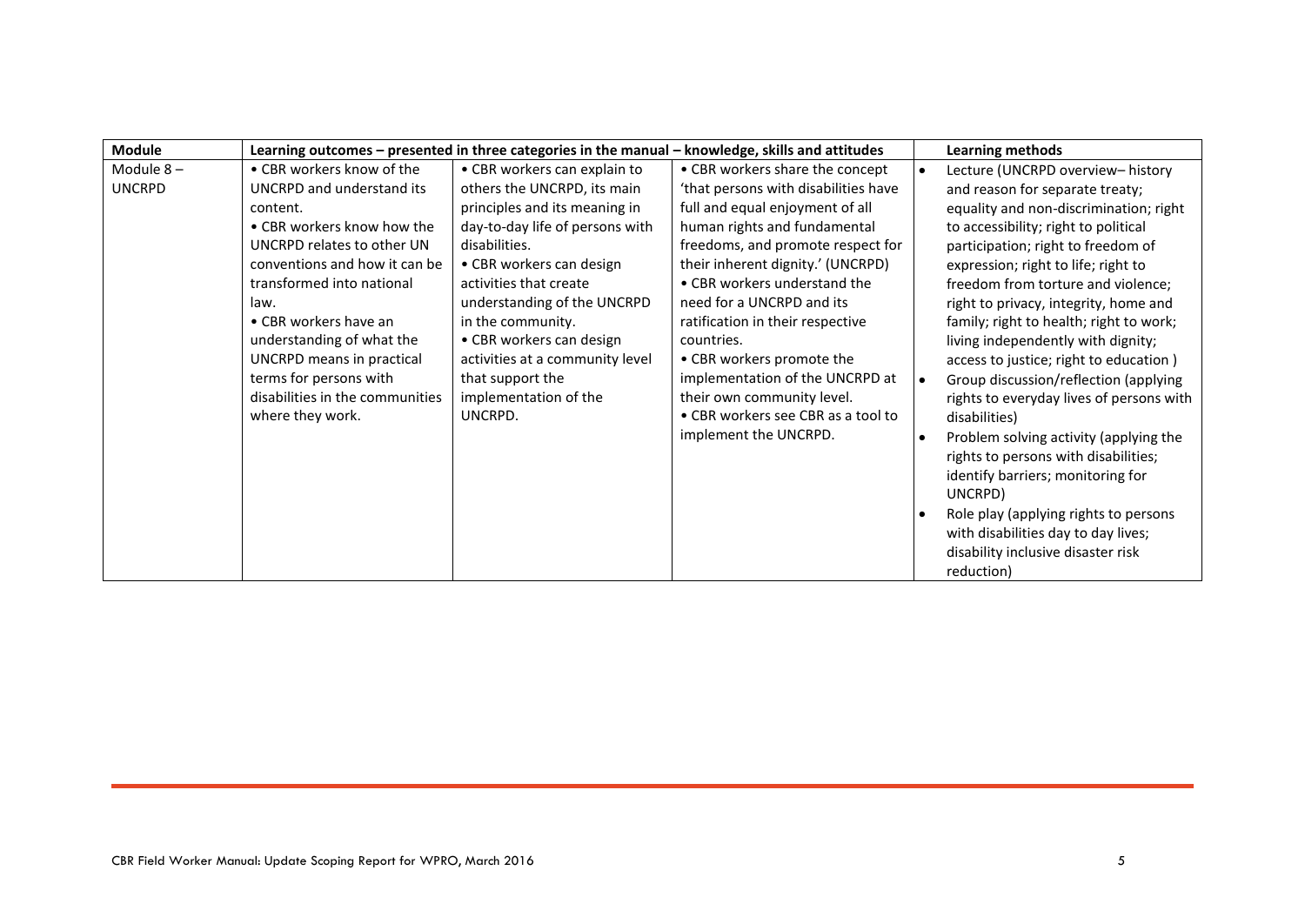| <b>Module</b>     |                                | Learning outcomes - presented in three categories in the manual - knowledge, skills and attitudes |                                   | <b>Learning methods</b>                 |
|-------------------|--------------------------------|---------------------------------------------------------------------------------------------------|-----------------------------------|-----------------------------------------|
| Module 10 - Child | • CBR workers understand the   | • CBR workers know how to                                                                         | • CBR workers develop awareness   | Lecture (vulnerability of children with |
| protection for    | UN Convention on the Right of  | help a traumatised child to live                                                                  | of their own values and attitudes | disabilities; traumatised children)     |
| children with     | the Child (UNCRC).             | with its trauma.                                                                                  | towards child maltreatment.       | Group discussion/reflection (own        |
| disabilities      | • CBR workers understand the   | • CBR workers develop                                                                             | • CBR workers become sensitive to | attitudes of child maltreatment; child  |
|                   | need for child protection      | networking skills so that                                                                         | the need to protect children with | violence in CBR                         |
|                   | policies in CBR.               | children in danger of, or who                                                                     | disabilities from maltreatment.   | Problem solving activity (UNCRC,        |
|                   | • CBR workers understand       | have faced maltreatment, can                                                                      |                                   | UNCRPD, Report on violence against      |
|                   | why children with disabilities | receive the services that they                                                                    |                                   | children; child protection policies;    |
|                   | are vulnerable to              | need.                                                                                             |                                   | working with a traumatised child;       |
|                   | maltreatment.                  | • CBR workers develop skills                                                                      |                                   | mapping community resources;            |
|                   | • CBR workers understand       | and learn methods to raise                                                                        |                                   | awareness raising for child protection; |
|                   | how a programme can            | awareness on protecting                                                                           |                                   | developing child protection strategy)   |
|                   | develop structures on child    | children with disabilities from                                                                   |                                   | Role play (awareness raising for child  |
|                   | protection.                    | maltreatment.                                                                                     |                                   | protection; CBR and child protection;   |
|                   | • CBR workers understand the   |                                                                                                   |                                   | responding to maltreatment of child;    |
|                   | different services that could  |                                                                                                   |                                   |                                         |
|                   | help a child that has faced    |                                                                                                   |                                   |                                         |
|                   | maltreatment in its life.      |                                                                                                   |                                   |                                         |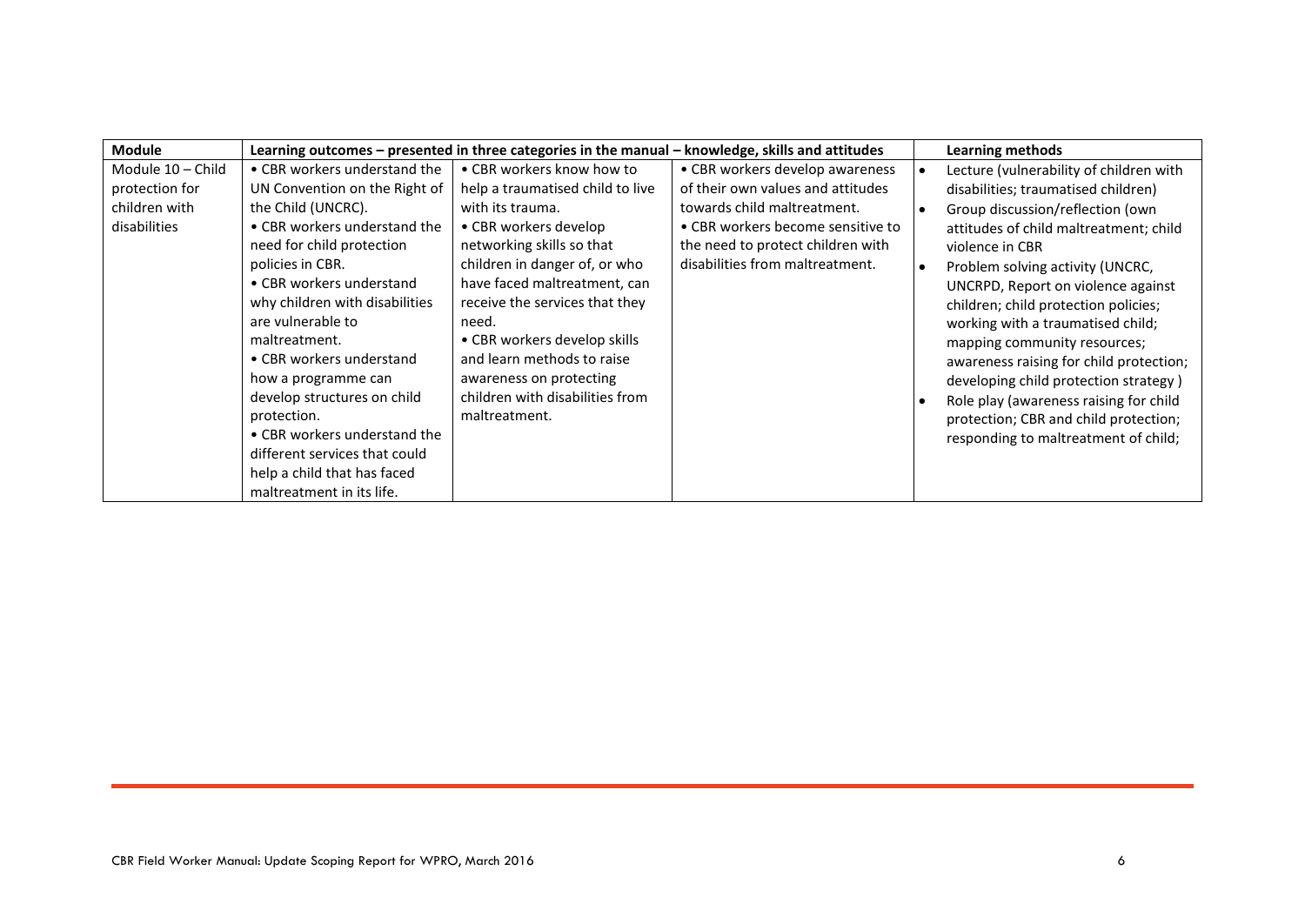| <b>Module</b>      |                              | Learning outcomes - presented in three categories in the manual - knowledge, skills and attitudes |                                      | <b>Learning methods</b>                |
|--------------------|------------------------------|---------------------------------------------------------------------------------------------------|--------------------------------------|----------------------------------------|
| Module 11-         | • CBR workers have           | • CBR workers can organise                                                                        | • CBR workers understand that        | Lecture (from DPO representative       |
| Working with       | knowledge of the DPO         | meetings with DPOs (in training                                                                   | CBR can only be the                  | about DPO work in local context; from  |
| DPO <sub>s</sub> . | movement and the key         | Module 2: Training in                                                                             | 'implementation of the UNCRPD'       | CBR project about work with DPOs;      |
|                    | players involved.            | Networking towards an                                                                             | when the projects collaborate with,  | CBR, DPOs and UNCRPD)                  |
|                    | • CBR workers understand     | inclusive society).                                                                               | and strengthen, DPOs.                | Group discussion/reflection (own ideas |
|                    | that their project is        | • CBR workers can help DPOs to                                                                    | • CBR workers understand that        | of DPO involvement in CBR)             |
|                    | strengthened when local      | organise themselves as                                                                            | through DPOs they can ensure         | Problem solving activity (building DPO |
|                    | DPOs become stronger and     | independent organisations.                                                                        | better participation of their target | capacity; collaborating with DPOs)     |
|                    | more involved in their work. | • CBR workers can assess the                                                                      | group in the project and, with that, | Role play (DPO involvement in CBR;     |
|                    | • CBR workers have           | empowerment of a disabled                                                                         | a higher ownership of the project.   | understanding empowerment;             |
|                    | knowledge of the UNCRPD      | persons' movement (see                                                                            | • CBR workers understand (and        |                                        |
|                    | (covered in Module 8:        | Module 6: Monitoring and                                                                          | have the skills to pass on           |                                        |
|                    | UNCRPD).                     | evaluation).                                                                                      | the message) that through CBR        |                                        |
|                    | • CBR workers can implement  |                                                                                                   | projects DPOs can reach a poorer,    |                                        |
|                    | a comprehensive approach to  |                                                                                                   | younger and more gender-             |                                        |
|                    | CBR and persons with         |                                                                                                   | balanced target group than they      |                                        |
|                    | disabilities which includes  |                                                                                                   | can through their active             |                                        |
|                    | collaborating                |                                                                                                   | membership.                          |                                        |
|                    | with various players in the  |                                                                                                   | • CBR workers develop an inclusive   |                                        |
|                    | field.                       |                                                                                                   | view of the development and          |                                        |
|                    |                              |                                                                                                   | implementation of a CBR project      |                                        |

Modules not aimed at fieldworkers (supervisors and managers only):

- Introductory module How to use CBR Guidelines
- Module 6 Monitoring and Evaluation in CBR
- Module 9 The political participation of people with disabilities
- Module 12 Livelihoods for persons with disabilities
- Module 13 Inclusive Education and CBR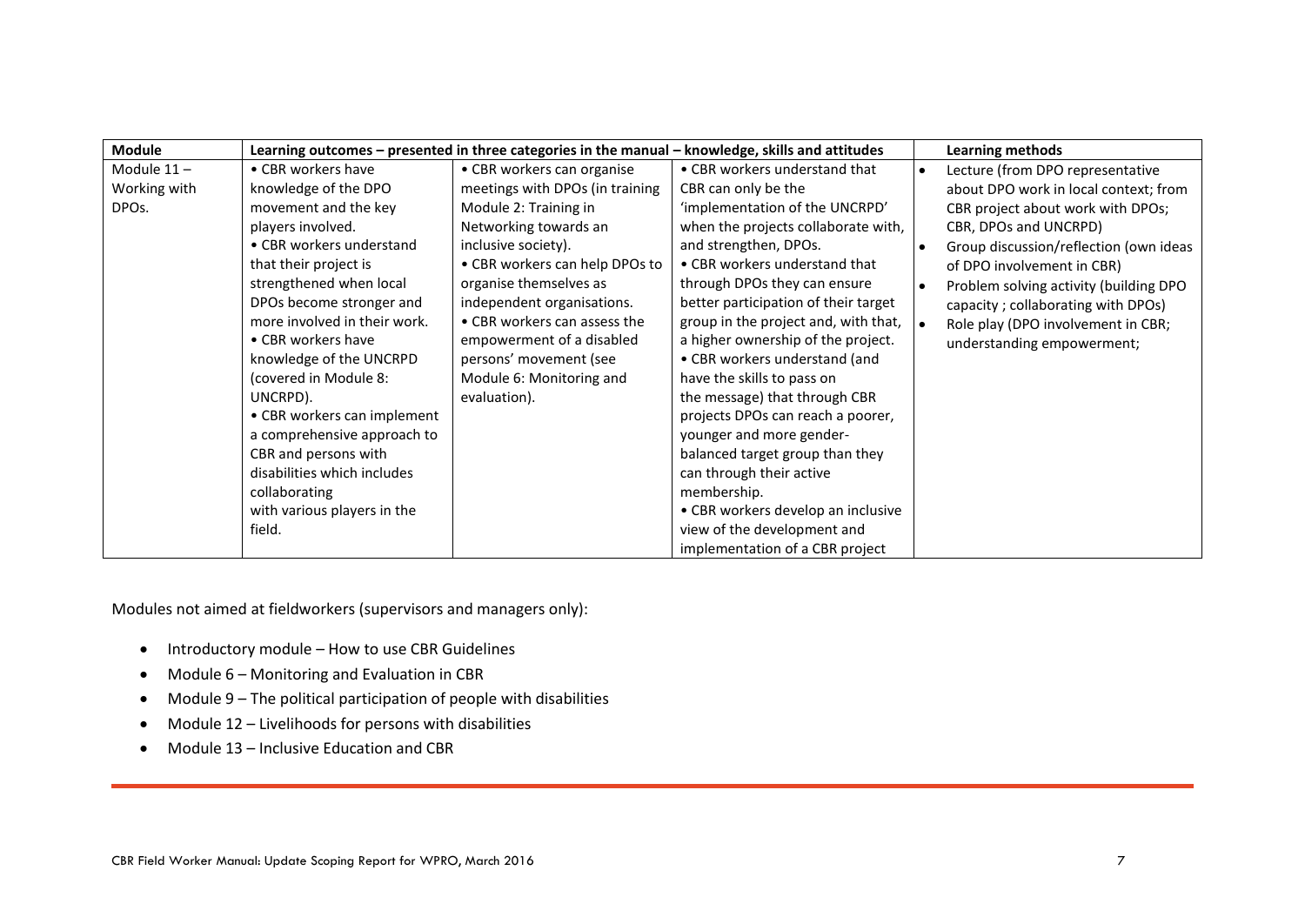#### **Title: Dream of Inclusion for All**

#### **Publisher:** Enablement

#### **Date:** 2011

#### Available from: [http://www.enablement.nl/index.php/80/The\\_Dream\\_of\\_Inclusion\\_for\\_All.html](http://www.enablement.nl/index.php/80/The_Dream_of_Inclusion_for_All.html)

| Chapter                                           | <b>Participant competencies</b>                                      | Learning method          |
|---------------------------------------------------|----------------------------------------------------------------------|--------------------------|
| 1 - Expectations around the roles of fieldworkers | - learns where to find information about disease and diagnosis       | Problem solving activity |
| (Indonesia)                                       | - critically analyzes medical as well as social situations           | Role Play                |
|                                                   | - reflects on roles and responsibilities of target groups            |                          |
|                                                   | - reflects on sensitive cultural issues and ways to bring these into |                          |
|                                                   | the public                                                           |                          |
| 2 – Decentralizing disability programs (Vietnam)  | -gains an appreciation of specific and mainstream disability         | Role play                |
| (CBR managers)                                    | programmes                                                           |                          |
|                                                   | - gains an appreciation of centralized services with outreach        |                          |
|                                                   | programmes and                                                       |                          |
|                                                   | decentralized services                                               |                          |
| 3) Assessment of service quality (Vietnam)        | - enhances skills to design a survey for his own situation           | Problem solving activity |
| (CBR managers)                                    | - gains knowledge on different survey methods                        |                          |
|                                                   | - enhances skills to use survey methodologies such as open or        |                          |
|                                                   | closed                                                               |                          |
|                                                   | interviews                                                           |                          |
|                                                   | - enhances skills to design questionnaires                           |                          |

All units with a country in brackets are framed around a real life case study example.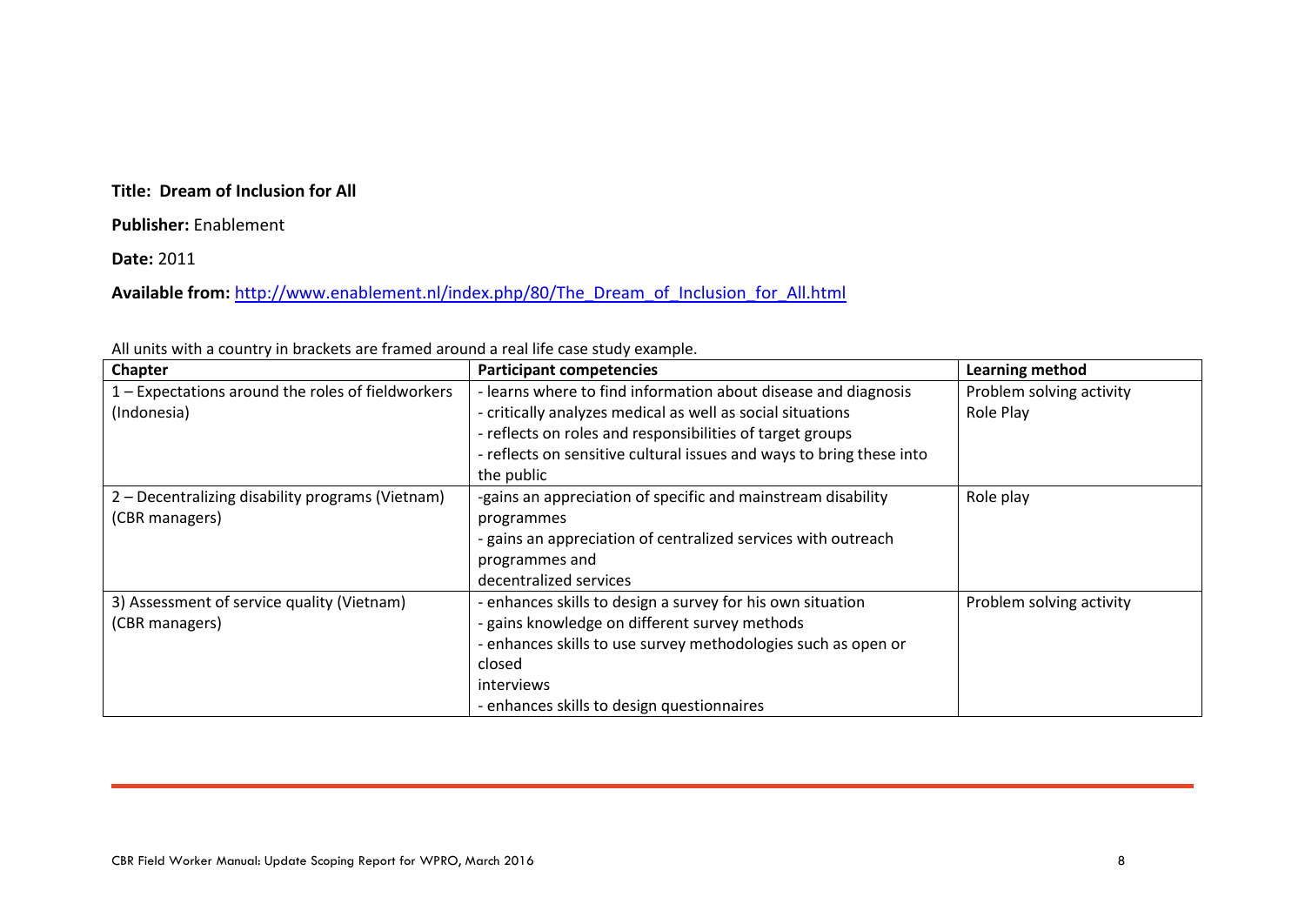| Chapter                                    | <b>Participant competencies</b>                                                                                                                                                                                                                                                                                                                                        | Learning method                                         |
|--------------------------------------------|------------------------------------------------------------------------------------------------------------------------------------------------------------------------------------------------------------------------------------------------------------------------------------------------------------------------------------------------------------------------|---------------------------------------------------------|
| 4.) HIV/AIDS and disability (South Africa) | - gains an appreciation of the double burden of HIV/AIDS and<br>disability<br>- gains an understanding of how HIV/AIDS relates to disability<br>- enhances skills to formulate achievement indicators in<br>programmes for HIV/AIDS                                                                                                                                    | Problem solving activity                                |
|                                            | and disability                                                                                                                                                                                                                                                                                                                                                         |                                                         |
| 5) Inclusive Education (El Salvador)       | The participant:<br>- gains understanding of the domain Education of the CBR-matrix<br>- forms a motivated opinion about inclusive education<br>- enhances skills to analyze situations from different viewpoints<br>- enhances skills to plan and prioritize activities towards a particular<br>objective                                                             | Problem solving activity<br>Role play                   |
| 6) Ambition (Ethiopia)                     | The participant:<br>- gains an appreciation of possible barriers and facilitators in<br>personal development of<br>persons with disabilities<br>- gains an insight into the importance of sign language education at<br>community level                                                                                                                                | Group discussion/reflection                             |
| 7.) School for deaf (Tanzania)             | The participant:<br>- gets an appreciation of different forms of special education as<br>presented in the CBR<br>Guidelines<br>- recognizes various forms of education for children with hearing<br>impairments and gets<br>insight into the strengths and weaknesses of each<br>- realizes that the local context is of influence to the kind of<br>education offered | Group discussion/reflection<br>Problem solving activity |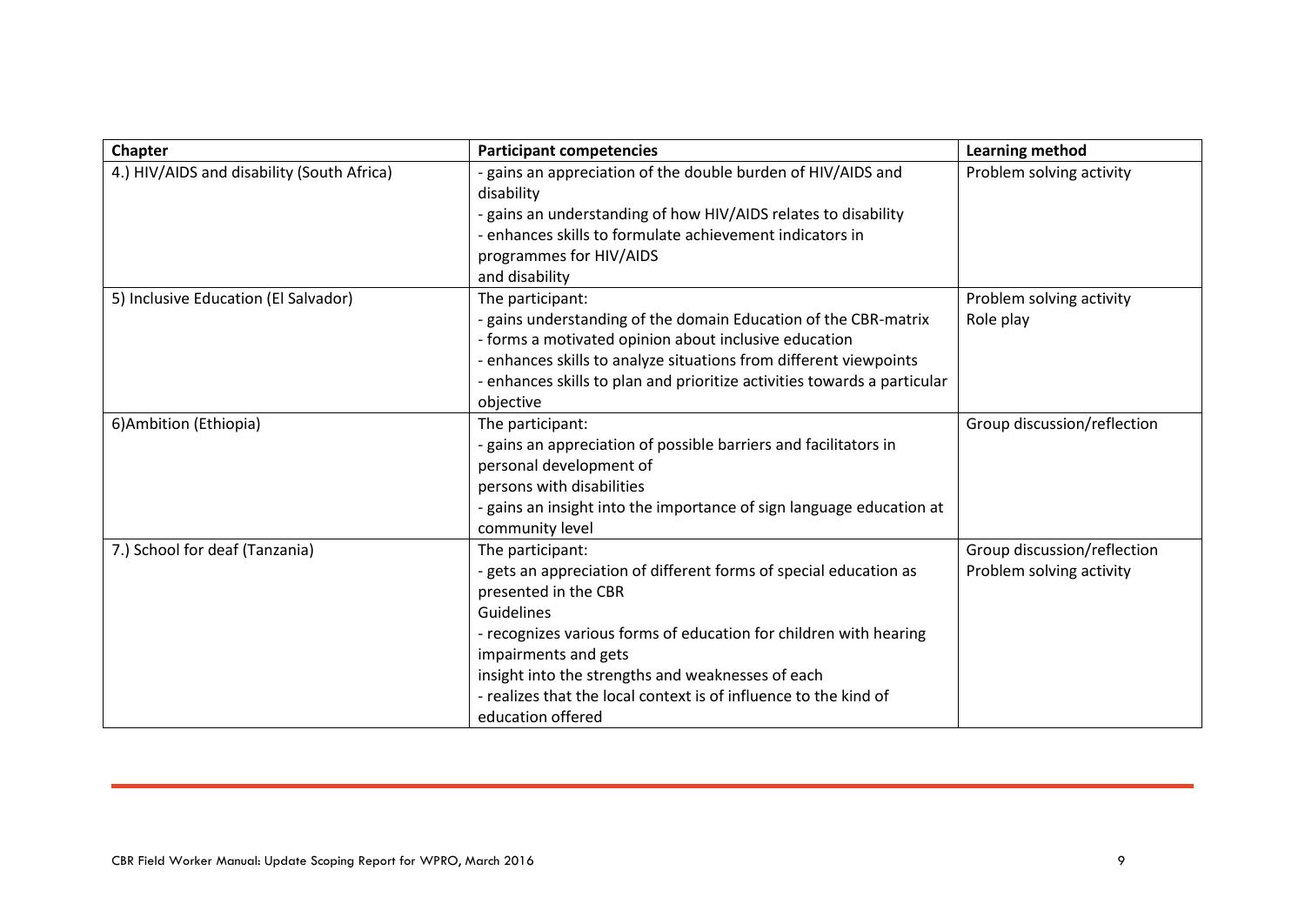| <b>Chapter</b>                            | <b>Participant competencies</b>                                      | <b>Learning method</b>         |
|-------------------------------------------|----------------------------------------------------------------------|--------------------------------|
| 8) A role model (Philippines)             | - The participant reflects on the importance of having role-         | Group discussion/reflection    |
|                                           | models in society and in                                             | Problem solving activity/essay |
|                                           | CBR-programmes                                                       |                                |
|                                           | - The participant enhances interview and communication               |                                |
|                                           | skills                                                               |                                |
|                                           | - The participant improves writing skills                            |                                |
| 9) Small handicrafts (Pakistan)           | - The participant develops skills to formulate criteria for starting | Group discussion               |
|                                           | vocational activities                                                | Problem solving activity       |
|                                           | - The participant gets an appreciation of vocational activities that |                                |
|                                           | can be carried out in                                                |                                |
|                                           | their local context                                                  |                                |
| 10) Income generating activities (Turkey) | -gains an understanding of the value of income generating activities | Problem solving activity       |
|                                           | as a means to                                                        | Group discussion/reflection    |
|                                           | development                                                          |                                |
|                                           | --- enhances skills to assess and budget livelihood activities       |                                |
|                                           | --- translates principles of livelihood into practical measures      |                                |
| 11) Unexpected developments (East Timor)  | The participant:                                                     | Group discussion/reflection    |
|                                           | - reflects on stories out of the field of CBR                        |                                |
|                                           | - develops a vision on the priorities of CBR interventions           |                                |
| 12) Using the ICF (India)                 | The participant:                                                     | Problem solving activity       |
|                                           | - has an appreciation of the International Classification of         | Group discussion/reflection    |
|                                           | Functioning, Disability and                                          |                                |
|                                           | Health                                                               |                                |
|                                           | - has gained skills in using the ICF                                 |                                |
|                                           | - has become sensitive towards the stigmatization that is associated |                                |
|                                           | with leprosy                                                         |                                |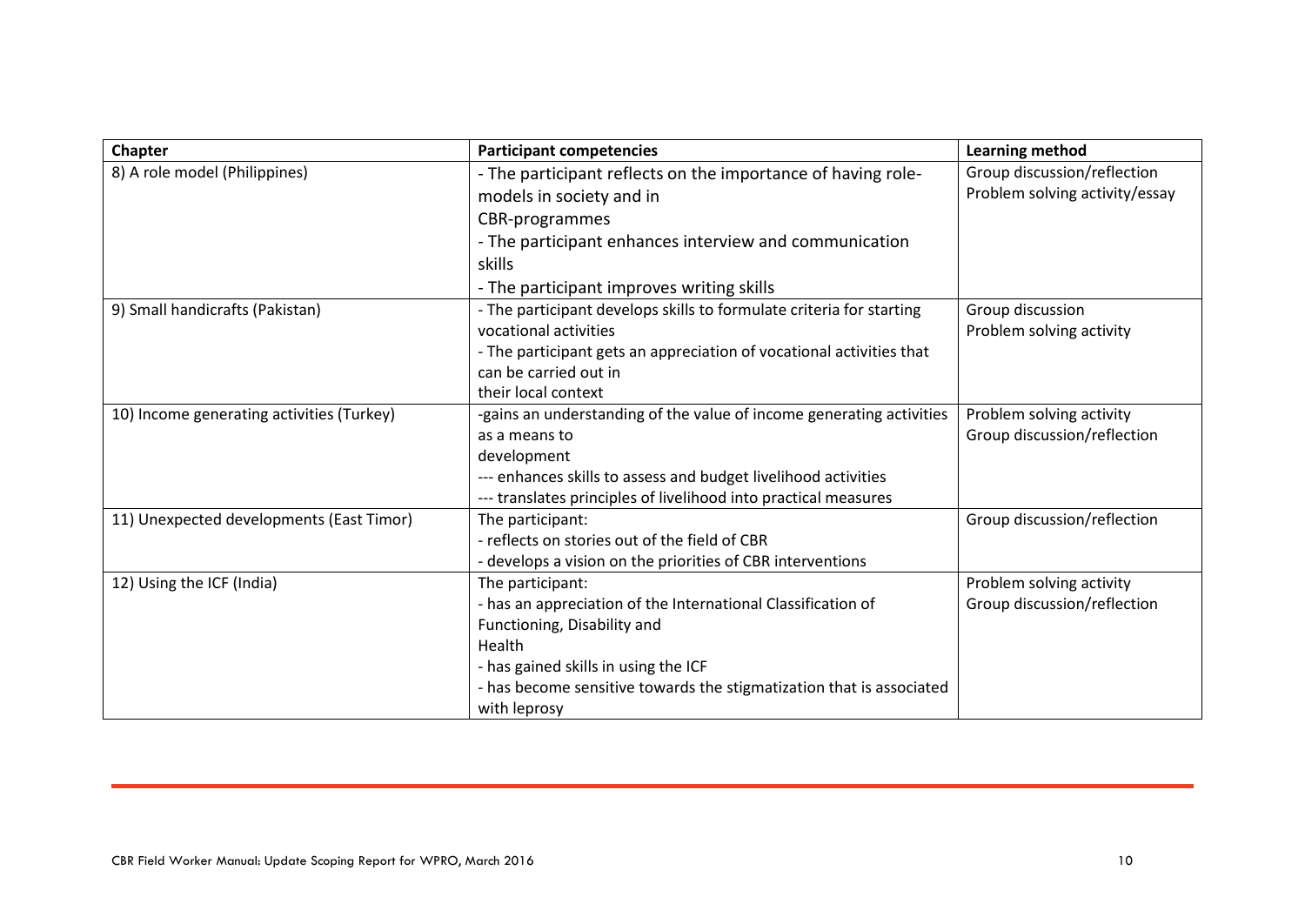| Chapter                                      | <b>Participant competencies</b>                                                                                                                                                                                                                                                                                                                                                                                                                                                                                                                                                                                                                             | <b>Learning method</b>      |
|----------------------------------------------|-------------------------------------------------------------------------------------------------------------------------------------------------------------------------------------------------------------------------------------------------------------------------------------------------------------------------------------------------------------------------------------------------------------------------------------------------------------------------------------------------------------------------------------------------------------------------------------------------------------------------------------------------------------|-----------------------------|
| 13) Different ethical viewpoints (Nepal)     | becomes more aware of own norms and values as well as possible<br>prejudices and<br>discriminatory ideas about disability<br>- enhances skills to reflect on his or her own behaviour from the<br>viewpoint of ethics                                                                                                                                                                                                                                                                                                                                                                                                                                       | Group discussion/reflection |
| 14) Fire from heaven - folk story (Tanzania) | The participant:<br>- becomes aware of the wealth of gender- and disability-related<br>information that exist<br>in folk stories, myths and proverbs and is able to absorb and relate<br>the information to<br>his/her professional work<br>- improves his or her knowledge on how cultural heritage can play a<br>role in<br>understanding social responses to disability and people with<br>disabilities<br>- reflects on religious and cultural values in relation to professional<br>functioning<br>- increases his or her appreciation of the possible value of some<br>parts of the cultural<br>heritage in explaining social responses to disability | Group discussion/reflection |
| 15) A housing project (Vietnam)              | The participant:<br>- gains an understanding of physical and emotional disabling<br>conditions<br>- enhances skills to design a project plan on a housing project<br>- gains an understanding of the logical framework                                                                                                                                                                                                                                                                                                                                                                                                                                      | Problem solving activity    |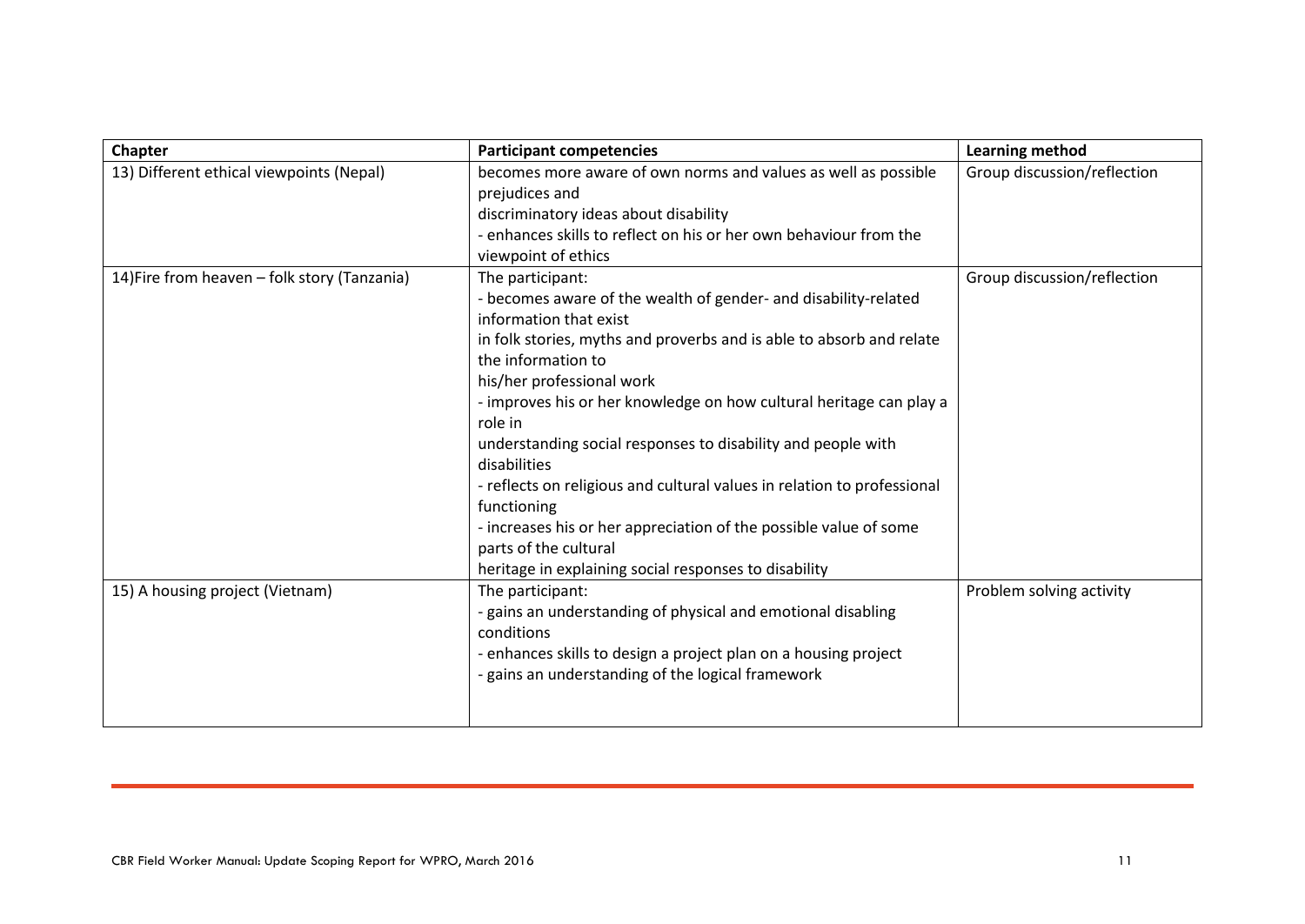| <b>Chapter</b>                               | <b>Participant competencies</b>                                      | <b>Learning method</b>      |
|----------------------------------------------|----------------------------------------------------------------------|-----------------------------|
| 16) Breaking barriers through sports (South  | The participant:                                                     | Problem solving activity    |
| Africa)                                      | - enhances skills to identify barriers in educational systems and to | Group discussion/reflection |
|                                              | find solutions to                                                    |                             |
|                                              | overcome them                                                        |                             |
|                                              | - gains an appreciation for role models                              |                             |
|                                              | - gets an understanding of the complexity of multiple disabilities,  |                             |
|                                              | like paraplegia and dyslexia                                         |                             |
|                                              | - enhances debating skills in the World Café teaching method         |                             |
| 17) Mental health (Nepal)                    | The participant:                                                     | Role play                   |
|                                              | - gains an understanding of the magnitude of mental health           | Group discussion/reflection |
|                                              | problems in developing                                               |                             |
|                                              | countries                                                            |                             |
|                                              | - enhances debating skills                                           |                             |
|                                              | - gains an understanding of responsibilities of CBR-programmes       |                             |
|                                              | towards persons with mental health problems                          |                             |
|                                              | - gains an understanding of the difference between advocacy and      |                             |
|                                              | aid                                                                  |                             |
| 18) Protection of children with disabilities | The participant:                                                     | Problem solving activity    |
| (Ethiopia)                                   | - gains an understanding of the magnitude of violence towards        | Role play                   |
|                                              | children with disabilities                                           |                             |
|                                              | - gains knowledge on rights of children with disabilities            |                             |
|                                              | - enhances skills to plan activities to protect children with        |                             |
|                                              | disabilities                                                         |                             |
|                                              | - becomes creative in designing and presenting strategies            |                             |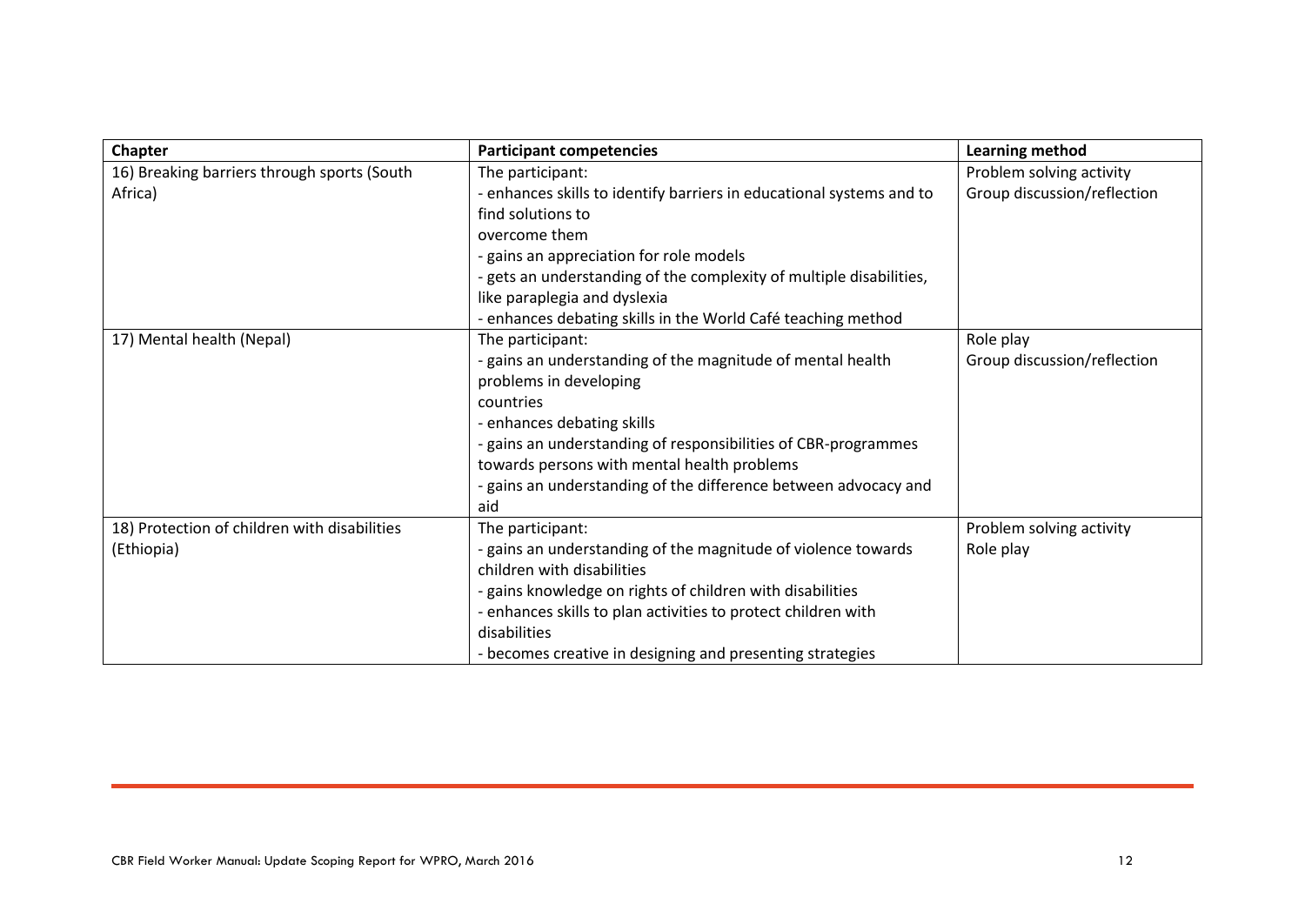| Chapter                                         | <b>Participant competencies</b>                                     | Learning method             |
|-------------------------------------------------|---------------------------------------------------------------------|-----------------------------|
| 19.) Advocacy (El Salvador)                     | The participant:                                                    | Role play                   |
| (most appropriate for managers of CBR projects) | - enhances analytical skills                                        | Problem solving activity    |
|                                                 | - practices debating skills                                         |                             |
|                                                 | - enhances skills to develop criteria and indicators to measure and |                             |
|                                                 | evaluate projects                                                   |                             |
|                                                 | - gets an understanding of roles and interests of stakeholders      |                             |
|                                                 | - enhances skills to cooperate and lobby with other stakeholders    |                             |
| 20) Lobby and advocacy (South Africa)           | The participant:                                                    | Group discussion/reflection |
|                                                 | - gains an understanding of advocacy                                | Problem solving activity    |
|                                                 | - enhances debating skills                                          |                             |
|                                                 | - enhances analytical skills                                        |                             |
|                                                 | - enhances skills to develop an action plan                         |                             |
| 21) Programme assessment (Nepal)                | The participant:                                                    | Problem solving activity    |
| (CBR managers)                                  | - gains knowledge on various PRA-tools                              | Group discussion/reflection |
|                                                 | - enhances analytical and problem solving skills                    |                             |
|                                                 | - enhances skills to carry out a SWOT-analysis (see Figure 1)       |                             |
|                                                 | - enhances skills to design a plan of action as a result of a SWOT- |                             |
|                                                 | analysis                                                            |                             |
| 22) CBR post disaster (Indonesia)               | The participant:                                                    | Problem solving activity    |
| (most suitable for experienced CBR managers)    | - gains an appreciation of CBR in post-emergency situations         | Group discussion            |
|                                                 | - gains insight into problems persons with disabilities face during |                             |
|                                                 | and after disasters                                                 |                             |
|                                                 | - enhances skills to design a plan of action for persons with       |                             |
|                                                 | disabilities in emergency                                           |                             |
|                                                 | and post-emergency situations                                       |                             |
|                                                 | - forms a vision on disability-focused and comprehensive            |                             |
|                                                 | approaches                                                          |                             |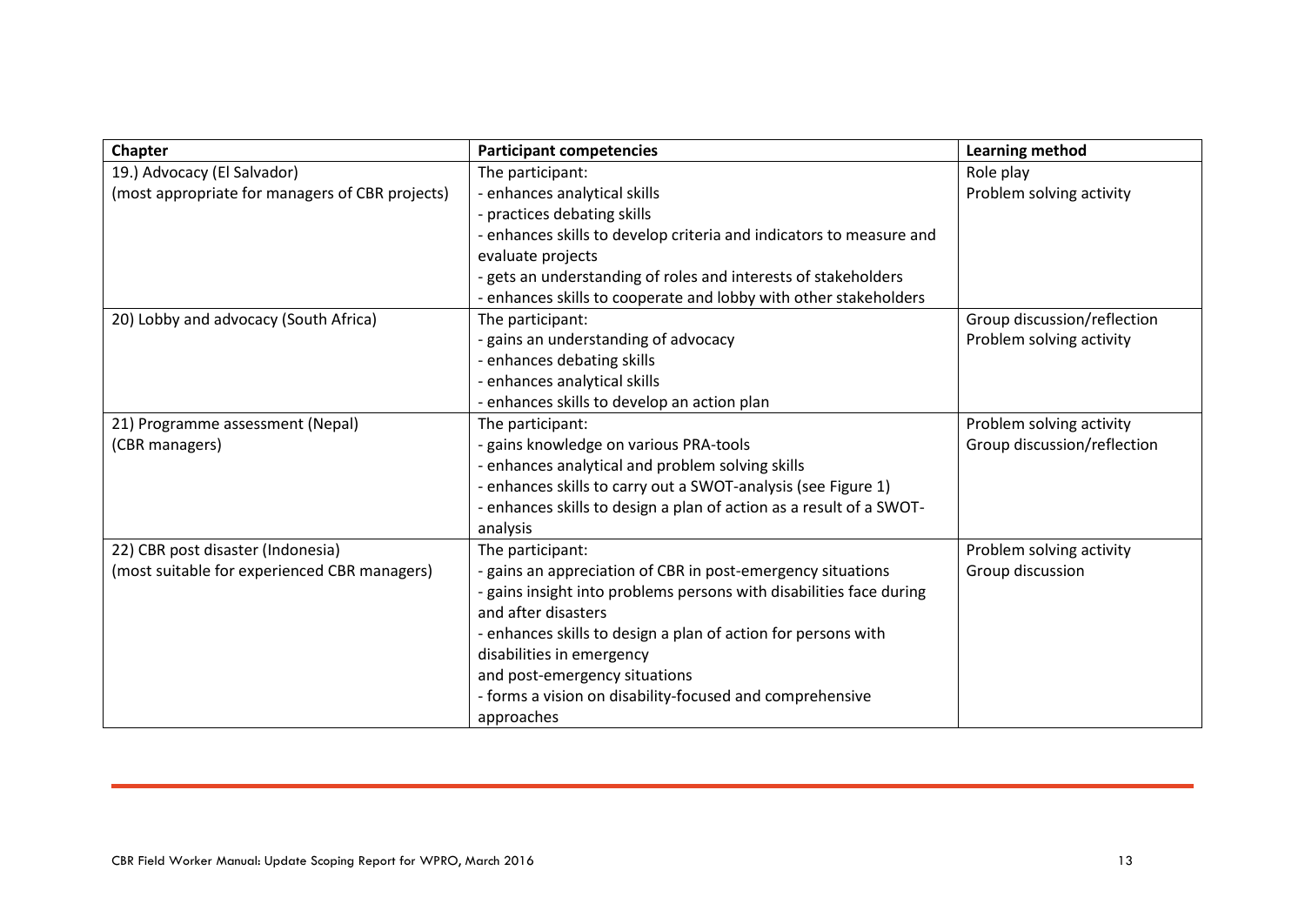| Chapter                                        | <b>Participant competencies</b>                                      | Learning method             |
|------------------------------------------------|----------------------------------------------------------------------|-----------------------------|
| 23) Needs analysis in tribal community (India) | The participant:                                                     | Group discussion/reflection |
|                                                | - enhances skills to carry out a needs assessment                    |                             |
|                                                | - enhances skills to set priorities on basis of valid arguments      |                             |
|                                                | - enhances analytical and problem solving skills                     |                             |
|                                                | - enhances debating skills                                           |                             |
| 24) Management and leadership (South Africa)   | No competencies listed                                               | Group discussion/reflection |
| (CBR managers)                                 |                                                                      | Role play                   |
| 25) Using information for planning             | The participant:                                                     | Problem solving activity    |
| (CBR managers)                                 | --- enhances skills to use management information systems            | Group discussion/reflection |
|                                                | --- gets an appreciation of professional literature and data sources |                             |
|                                                | --- enhances skills to analyze quantitative data for policy- and     |                             |
|                                                | planning-purposes                                                    |                             |
| 26) CBR Matrix                                 | The participant:                                                     | Problem solving activity    |
|                                                | • gains knowledge and understanding about the CBR Matrix             | Reflection                  |
|                                                | • develops an understanding about the position and opportunities     |                             |
|                                                | for cooperation and                                                  |                             |
|                                                | collaboration of his/her own organization or project                 |                             |
|                                                | • enhances skills to assess his/her own organization or project      |                             |
| 27) Project design (Nigeria)                   | The participant:                                                     | Problem solving activity    |
| (CBR Managers)                                 | --- gains knowledge to draw conclusions from available data on a     |                             |
|                                                | specific country                                                     |                             |
|                                                | --- enhances skills to design a project proposal                     |                             |
|                                                | --- enhances skills to fill in a Logical Framework                   |                             |